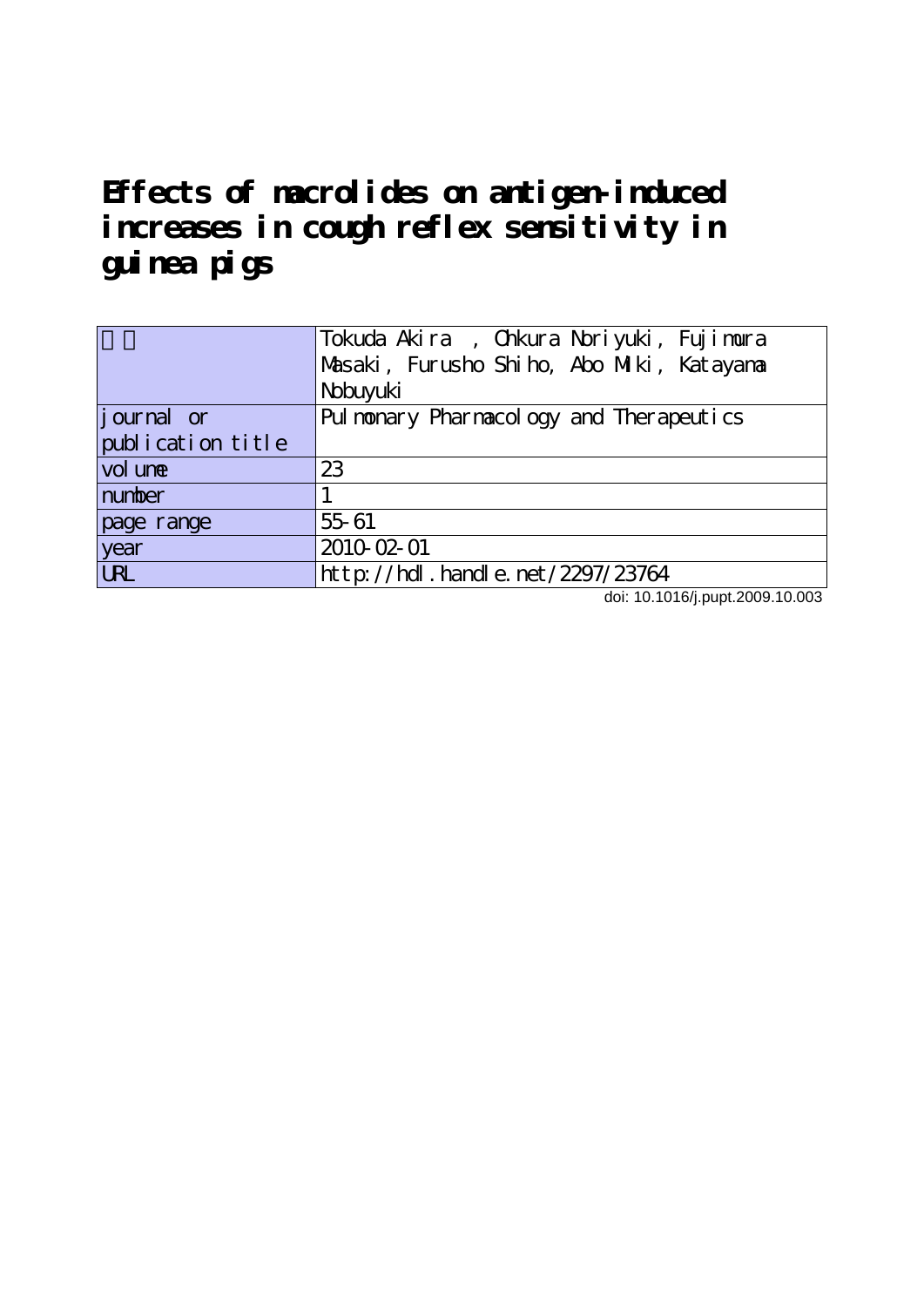# **Effects of Macrolides on Antigen-Induced Increases in Cough Reflex Sensitivity in Guinea Pigs**

Akira Tokuda,<sup>a</sup> Noriyuki Ohkura,<sup>a</sup> Masaki Fujimura,<sup>a</sup> Shiho Furusho,<sup>a</sup> Miki Abo,<sup>a</sup> and Nobuyuki Katayama<sup>a</sup>

<sup>a</sup>Respiratory Medicine, Cellular Transplantation Biology, Kanazawa University Graduate School of Medical Science postal address: 13-1, Takara-machi, Kanazawa-city, Japan

E-mail:

Akira Tokuda; tokuda@med3.m.kanazawa-u.ac.jp Noriyuki Ohkura; nori@med3.m.kanazawa-u.ac.jp Masaki Fujimura; fujimura@med3.m.kanazawa-u.ac.jp Shiho Furusho; sfurusho@med3.m.kanazawa-u.ac.jp Miki Abo; m-abo@katou-hosp.jp Nobuyuki Katayama; katayama@med3.m.kanazawa-u.ac.jp

## **Corresponding author:**

Akira Tokuda, MD

Respiratory Medicine, Cellular Transplantation Biology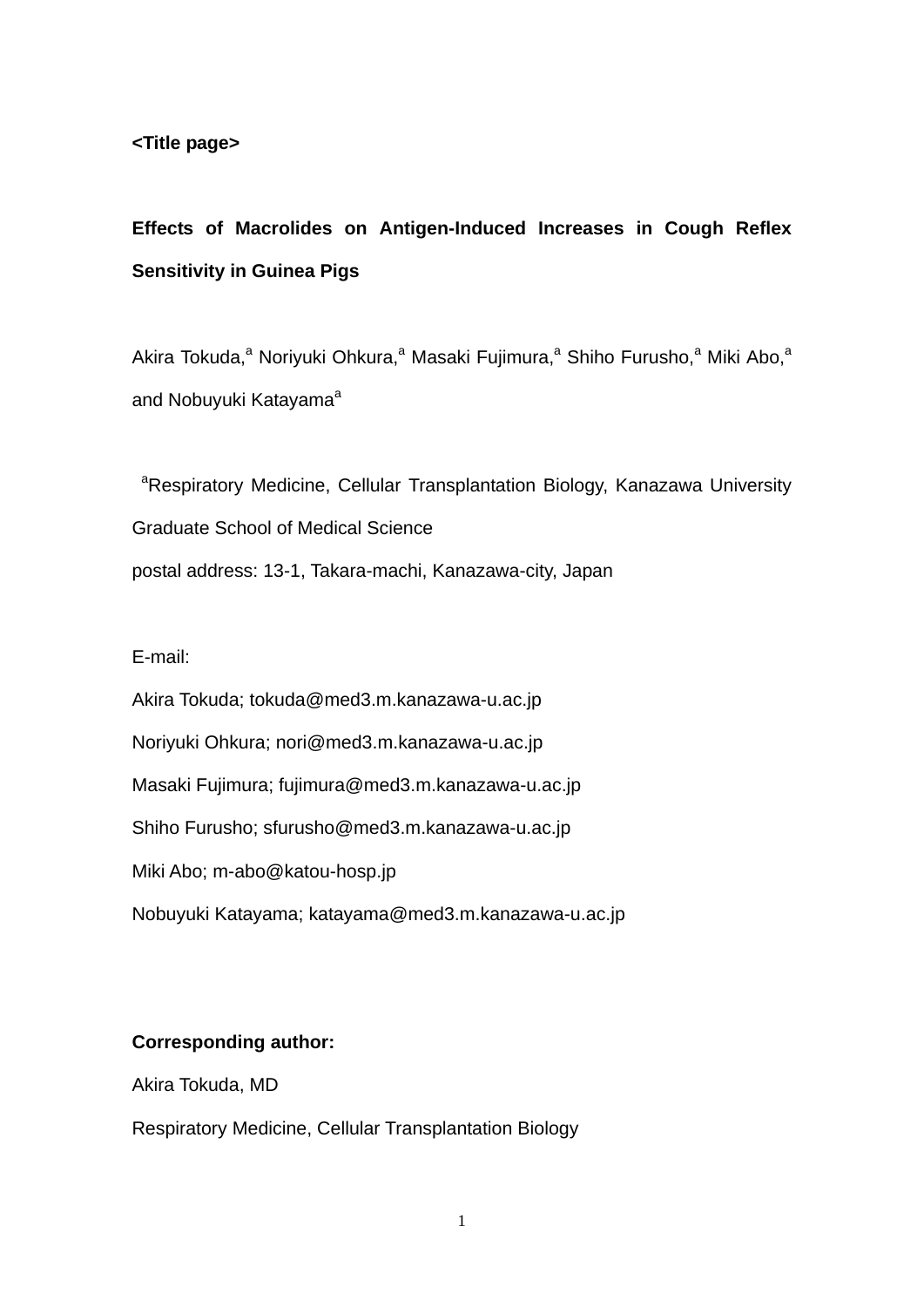School of Medicine, Kanazawa University

Address: 13-1, Takara-machi, Kanazawa-city, Ishikawa, Japan

Postal code: 920-8641

Telephone: +81-76-265-2274

Fax: +81-76-234-4252

E-mail: tokuda@med3.m.kanazawa-u.ac.jp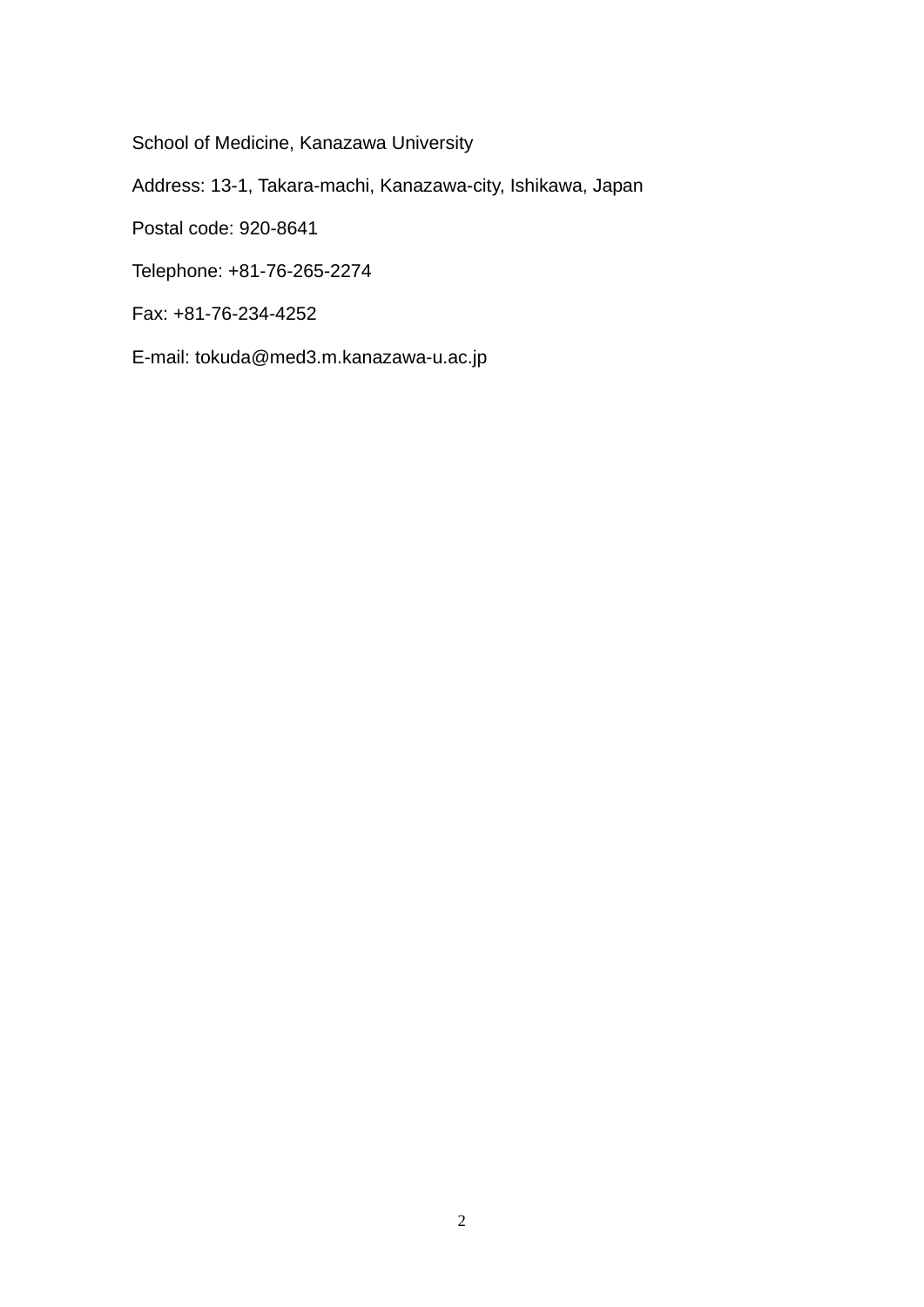#### **<Abstract>**

**Background:** Macrolides are antibiotics that have anti-inflammatory activities. Hence, they are used for both acute and chronic inflammatory airway diseases. However, the effects of these agents on allergic airway disorders presenting with an isolated chronic cough, such as non-asthmatic eosinophilic bronchitis and eosinophilic tracheobronchitis with cough hypersensitivity (atopic cough), still remain to be elucidated.

**Objective:** To determine if macrolides are effective in the management of chronic cough caused by eosinophilic airway inflammation.

**Methods:** The cough reflex sensitivity to inhaled capsaicin was measured at 48 h after challenge with an aerosolized antigen in actively sensitized guinea pigs. The 14-, 15- or 16-membered macrolides (erythromycin, azythromycin, or josamycin, respectively) were given intraperitoneally every 12 h after the antigen challenge. Bronchoalveolar lavage and the resection of the tracheal tissue were performed immediately after the measurement of the cough response to capsaicin.

**Results:** The antigen-induced increase in the number of coughs elicited by capsaicin inhalation was significantly reduced by treatments with erythromycin and azythromycin, but not with josamycin. Erythromycin dose-dependently inhibited the increases in the substance P, prostaglandin  $E_2$  and leukotriene  $B_4$ levels, but not the histamine levels, in the bronchoalveolar lavage fluid. However, erythromycin did not influence the antigen-induced decrease in the neutral endopeptidase (NEP) activity in the tracheal tissue.

**Conclusions:** Both 14- and 15-membered, but not 16-membered, macrolides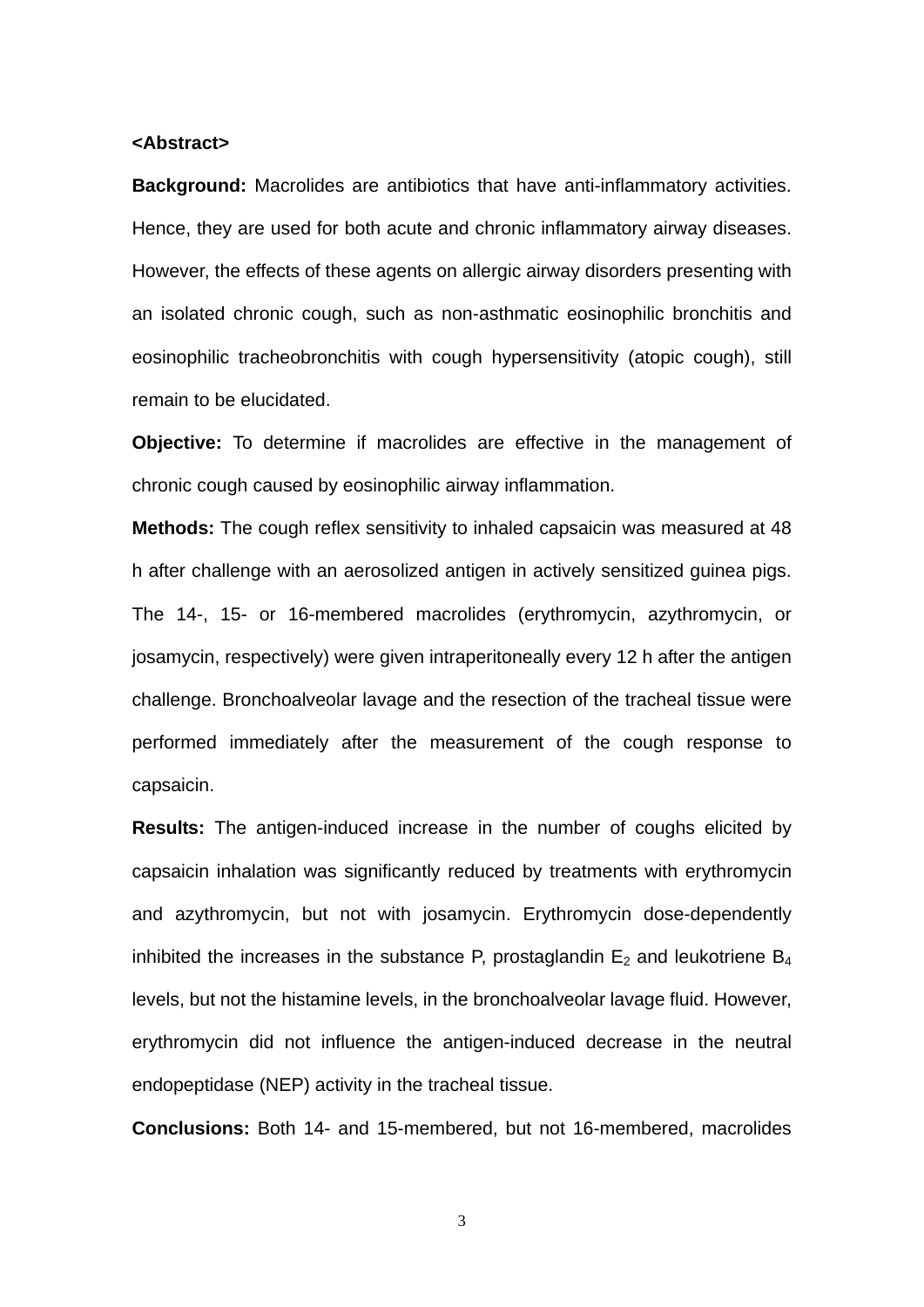could reduce the antigen-induced cough reflex hypersensitivity by inhibiting the antigen-induced release of the afferent sensory nerve sensitizers. These macrolides may be therapeutically useful for the treatment of isolated chronic cough based on cough reflex hypersensitivity in allergic airway diseases such as non-asthmatic eosinophilic bronchitis and atopic cough.

## **Key words**

macrolide antibiotics, cough response, eosinophilic airway inflammation, substance P, prostaglandin  $E_2$ , capsaicin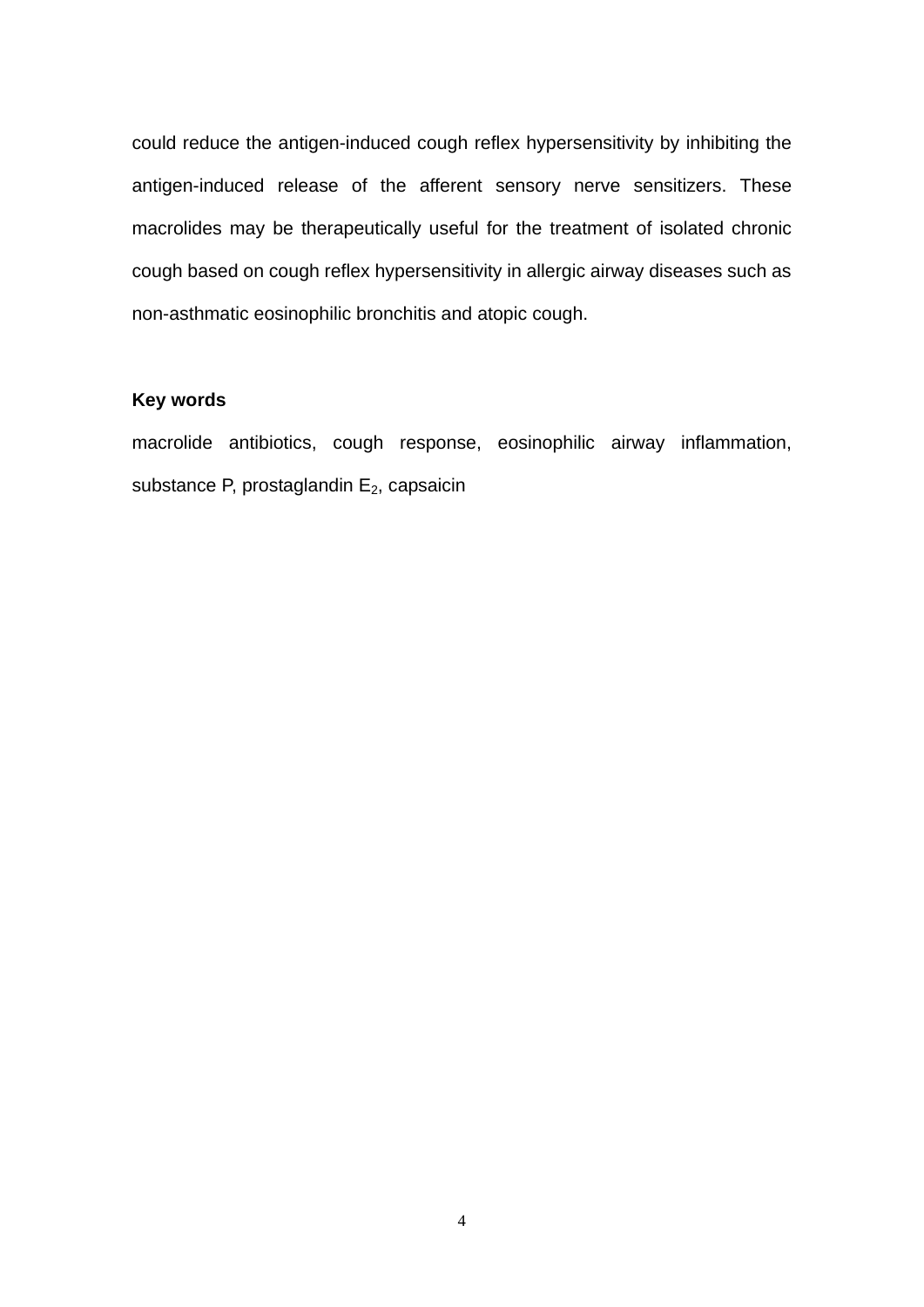#### **1. Introduction**

Chronic cough is one of the most common and distressing symptoms of respiratory diseases. One of the most representative airway disorders responsible for chronic cough is eosinophilic bronchitis [1], including bronchial asthma, non-asthmatic eosinophilic bronchitis (NAEB) [2], atopic cough (AC) [3], and cough variant asthma (CVA) [4]. Coughs are caused by cough reflex hypersensitivity in NAEB and AC. Moreover, the cough reflex hypersensitivity in these patients, which is suggested to be associated with sensory neuropeptides and chemical mediators such as arachidonic acid metabolites [5-7], histamine [8] and platelet activating factor (PAF), can become normalized after successful treatment [9], such as with corticosteroids and antihistamines. However, some of these patients experience persisting cough despite high levels of these medications, and therefore, they are severely impaired in their quality of life. Unfortunately, no effective therapy for such patients has yet been clearly established. Although affecting only a small proportion of all NAEB and AC sufferers, this problem is therefore crucial for clinicians.

Macrolide antibiotics (herein referred to as 'macrolides') are a well-characterized family of spectrum antimicrobials that are used to treat acute bacterial infections. Moreover, it has been shown that 14- and 15-membered, but not 16-membered, macrolides [10] possess immunomodulatory and anti-inflammatory activities to inhibit migration of neutrophils, production of reactive oxygen radicals and mucus hypersecretion. Such properties other than the antibiotic actions have been well studied and applied to the therapy for chronic neutrophilic inflammatory airway diseases, including diffuse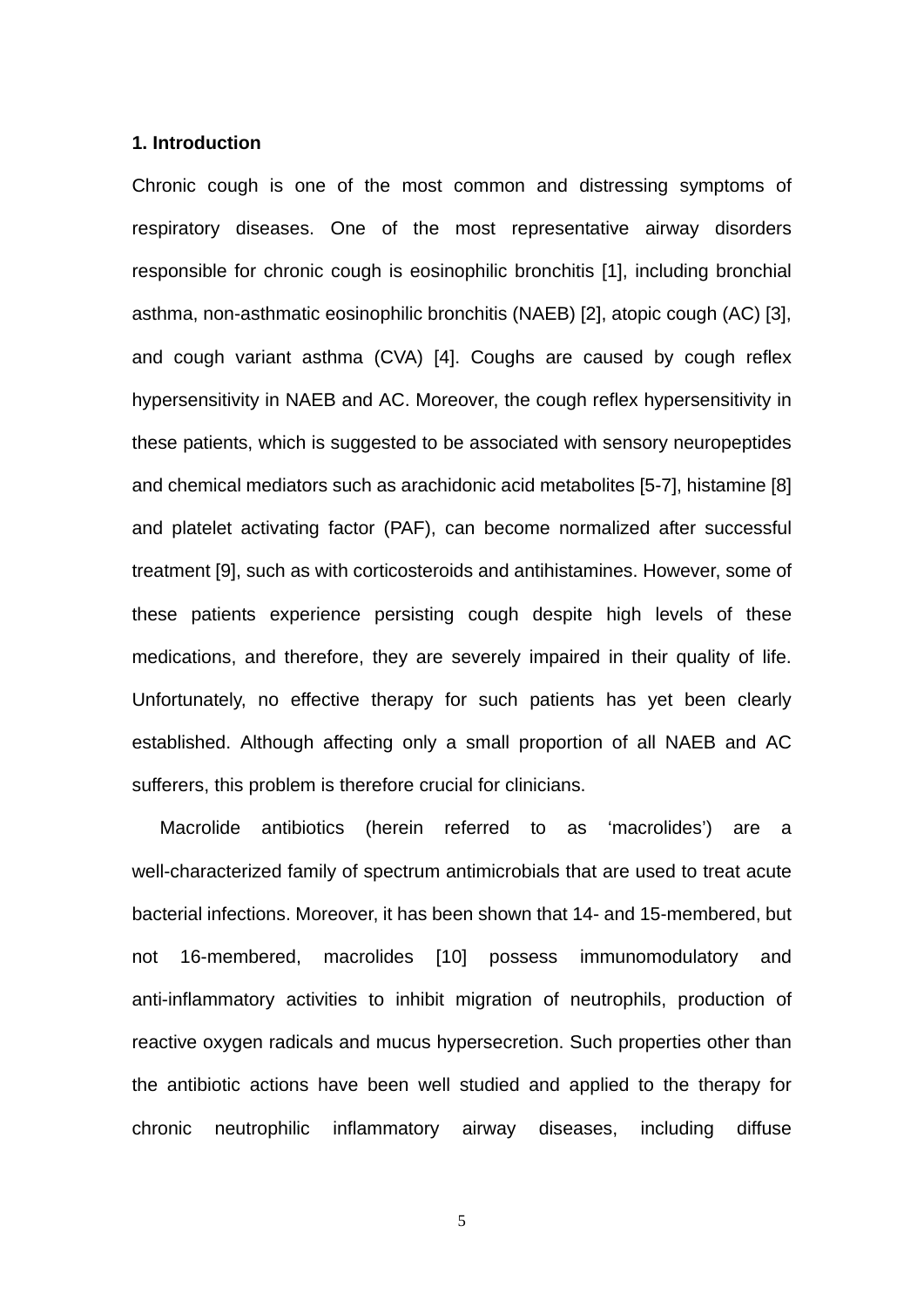panbronchiolitis (DPB) [11] and sinobronchial syndrome (SBS) [12]. In addition, the effects of macrolides on bronchial asthma have been investigated in recent clinical studies [13-16]. These studies demonstrated that, in bronchial asthma, although the effects of macrolides on bronchcoconstriction remain controversial, the symptom score, including cough, was observed to improve [13, 15] by treatment with these agents. However, there have so far not been any reports concerning the effects of macrolides on the cough reflex hypersensitivity associated with the eosinophilic inflammatory airway diseases, such as NAEB and AC.

In this study, we investigated the effects of erythromycin (EM), azythromycin (AZM) and josamycin (JM), the representative agents for 14-, 15-, and 16-membered macrolides, respectively, on cough reflex sensitivity to inhaled capsaicin in an animal model of airway allergic inflammation with cough reflex hypersensitivity. We also examined the effects on the levels of chemical mediators and substance P (SP) in the bronchoalveolar lavage fluid (BALF) and neutral endopeptidase (NEP) activity in the tracheal tissue.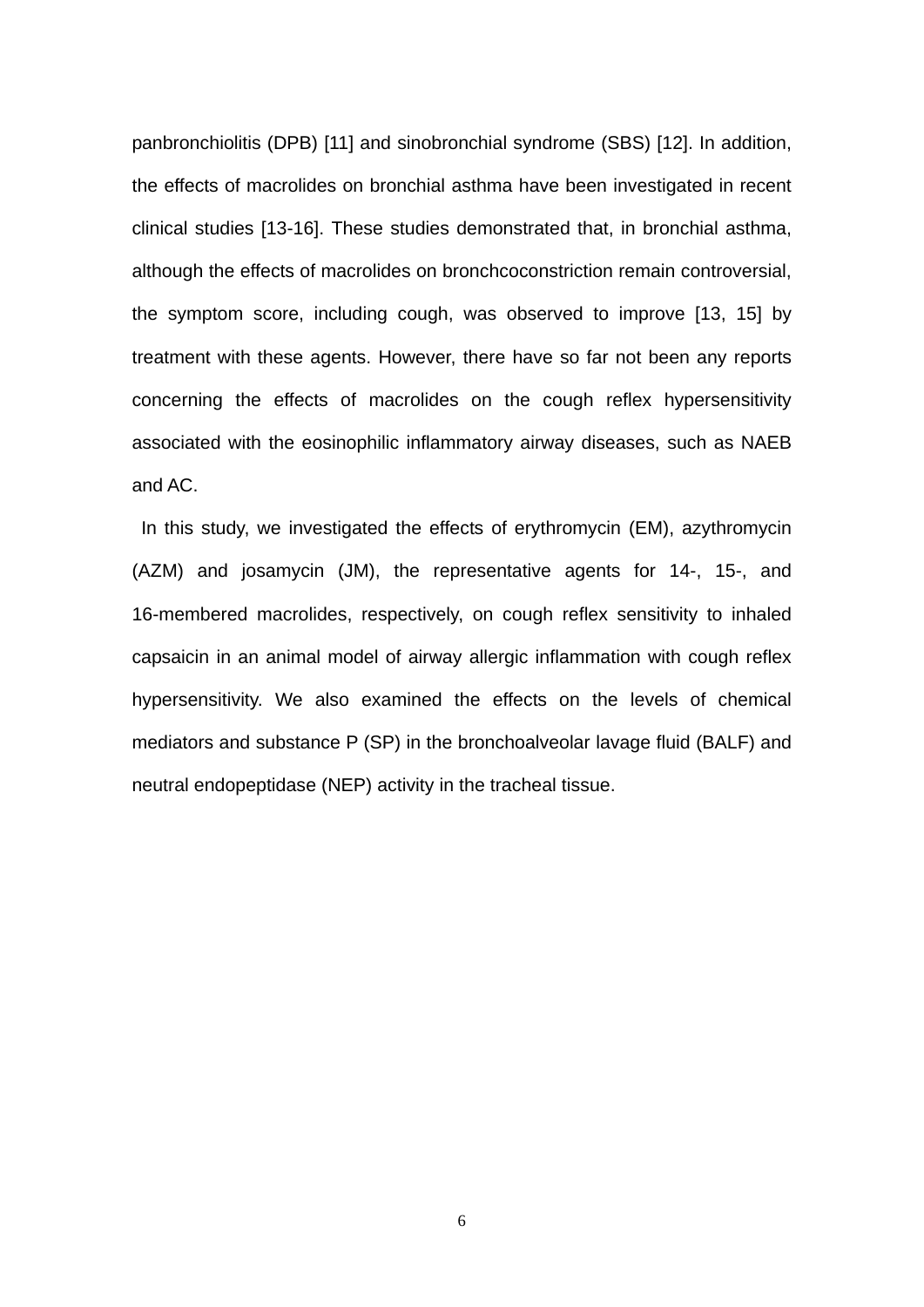#### **2. Methods**

#### **2.1 Animals**

 Male, albino, Hartley-strain guinea pigs weighing 200 to 220 g were obtained from the Sankyou Laboratory Service (Toyama, Japan). They were then quarantined in the Animal Research Center of Kanazawa University. All animal procedures carried out during this study complied with the standards set out in the Guidelines for the Care and Use of Laboratory Animals at the Takara-machi Campus of Kanazawa University. The total n value in this study was 144; namely, 40 for Experiment A, 24 for Experiment B, 24 for Experiment C, 40 for Experiment D and 16 for Experiment E.

#### **2.2 Study design**

Three experimental groups (including Experiments A, B and C) were set at different times, respectively. Guinea pigs in each experimental group were in turn assigned to negative control (NC) groups, positive control (PC) groups and macrolides (EM for Experiment A, AZM for Experiment B or JM for Experiment C) groups ( $n = 8$  for each group). The animals in the PC and macrolides groups were then actively sensitized and exposed to aerosolized antigens. In addition, the animals in the NC groups were exposed to aerosolized saline.

Every 12 h after the antigen challenge (total; four times), 2.5 ml/kg of EM solution at concentrations of 0.2, 2 or 20 mg/ml (final dose: 0.5, 5 or 50 mg/kg, respectively), AZM solution at a concentration of 20 mg/ml (final dose: 50 mg/kg) or JM solution at a concentration of 20 mg/ml (final dose: 50 mg/kg) were intraperitoneally administered to the animals in the macrolides groups. The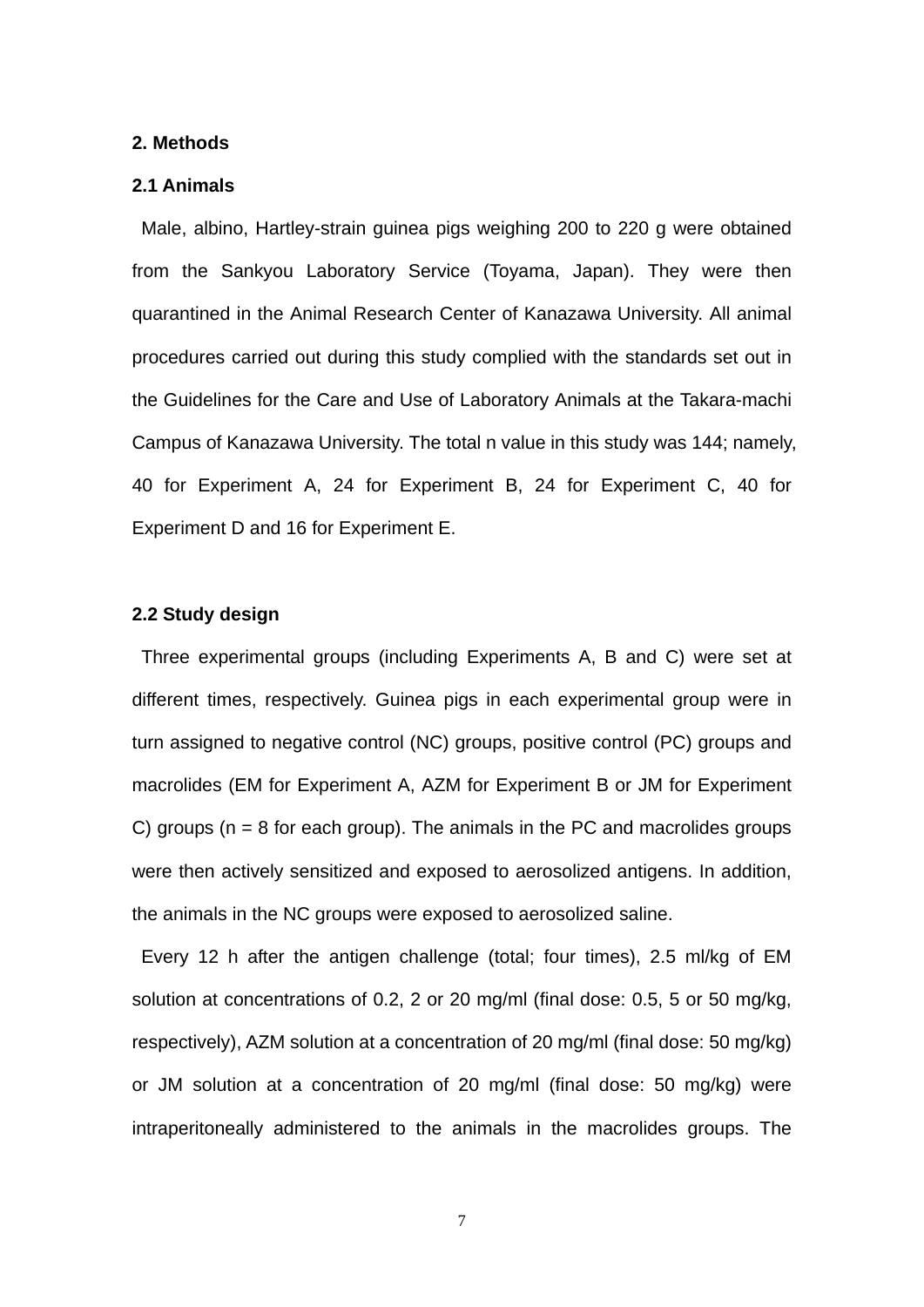animals in PC and NC groups were given the intraperitoneal vehicle (2.5 ml/kg of distilled water). At 48 h after the antigen or saline challenge, the cough reflex sensitivity to inhaled capsaicin was measured.

After the measurement of the cough reflex sensitivity, bronchoalveolar lavage (BAL) was performed, and then the tracheal segments (80 to 120 mg each) were resected and isolated from the animals. However, to investigate the effects of EM on the substance P (SP) levels in the BAL fluid (BALF), another experimental group (Experiment D) set-up was needed to avoid the influence of capsaicin inhalation. The NC, PC and macrolides group in Experiment D were performed under the same conditions as those in Experiment A, but they were not subjected to capsaicin provocation before the performance of BAL (n =8 for each group).

In addition, to investigate the effects of EM on the normal cough reflex sensitivity, Experiment E was also newly developed. The guinea pigs in Experiment E were not sensitized and they received either 2.5 ml/kg of EM solution at a concentration of 20 mg/ml (final dose: 50 mg/kg) or distilled water in the same manner as that used for experiment A ( $n = 8$ , respectively). At 48 h after the first administration of either EM or vehicle, the cough reflex sensitivity to inhaled capsaicin was then measured.

## **2.3 Active sensitization**

The guinea pigs were actively sensitized to ovalbumin (OA) using a modification of the method described by Muraki et al. [17]. Briefly, each animal was pretreated with the intraperitoneal administration of 30 mg/kg of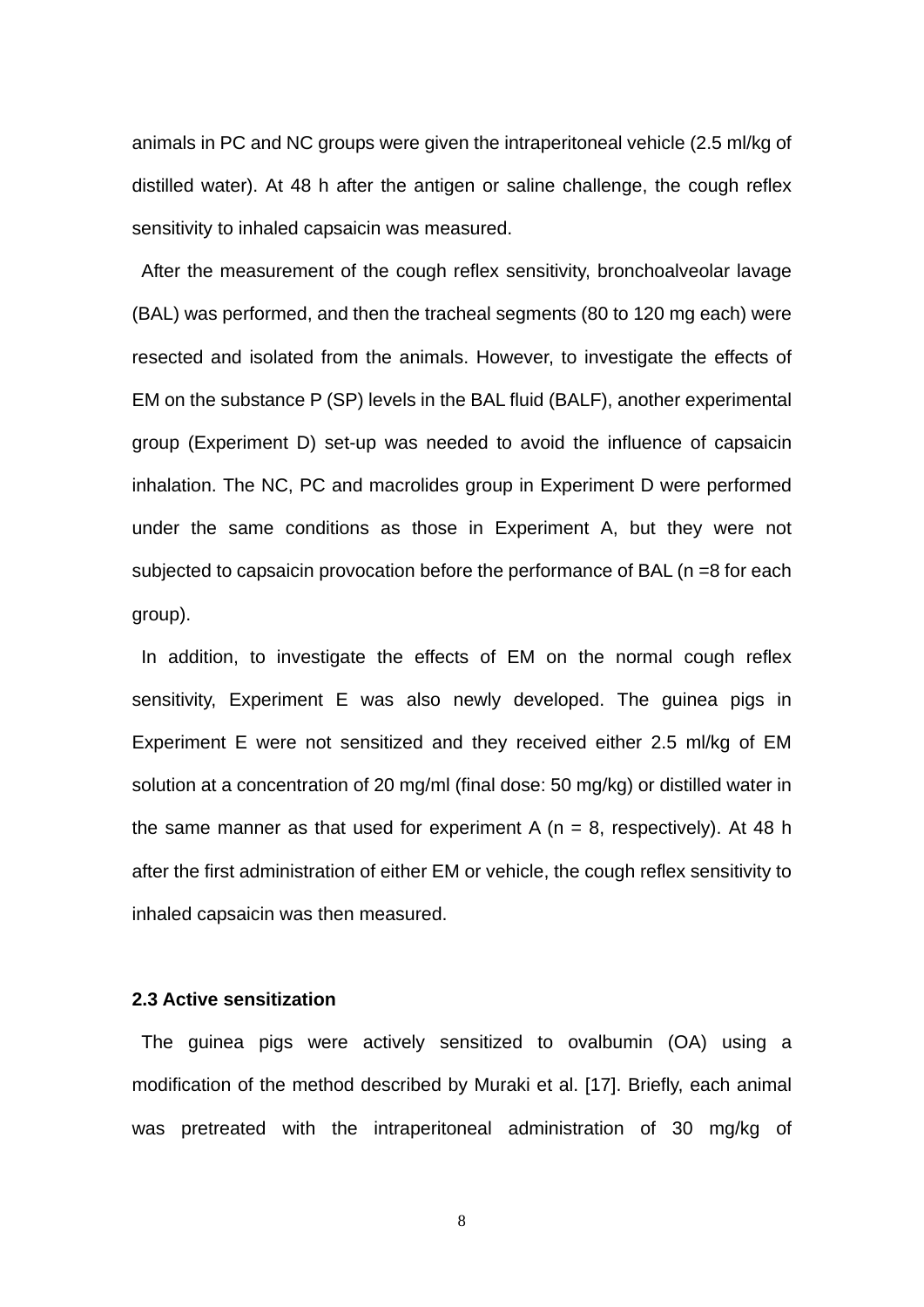cyclophosphamide. Two days later, the animals were immunized with 2.0 mg of OA and 100 mg of aluminum hydroxide [Al(OH)<sub>3</sub>]. A booster injection of 0.01 mg of OA and 100 mg of  $AI(OH)_3$  was then carried out three weeks after the primary immunization. The naïve guinea pigs that were kept in the same surroundings as the active sensitization animals that were used for NC.

## **2.4 Antigen challenge.**

Three weeks after the booster injection, the actively sensitized guinea pigs were intraperitoneally administered 20 mg/kg of diphenhydramine to avoid the onset of acute anaphylactic respiratory distress. Thirty minutes later, the conscious guinea pigs were challenged for 90 seconds with 10 mg/ml OA aerosol by a method described previously [6, 18, 19]. The animals in the NC group were not injected with diphenhydramine, but they did inhale aerosolized saline by the same method as that described for the sensitized guinea pigs. In addition, the cough response to inhaled capsaicin was measured 48 h after the antigen challenge.

#### **2.5 Measurement of cough reflex sensitivity**

Cough reflex sensitivity was measured by a method as described previously [6]. Briefly, each conscious guinea pig was placed in an airtight custom-built transparent plastic box consisting of a head chamber (volume 1600 ml) isolated from the body chamber. The pressure in the body chamber was recorded. Coughs were detected as a transient specific change in the pressure (a rapid inspiration followed by rapid expiration). To disregard the motion- and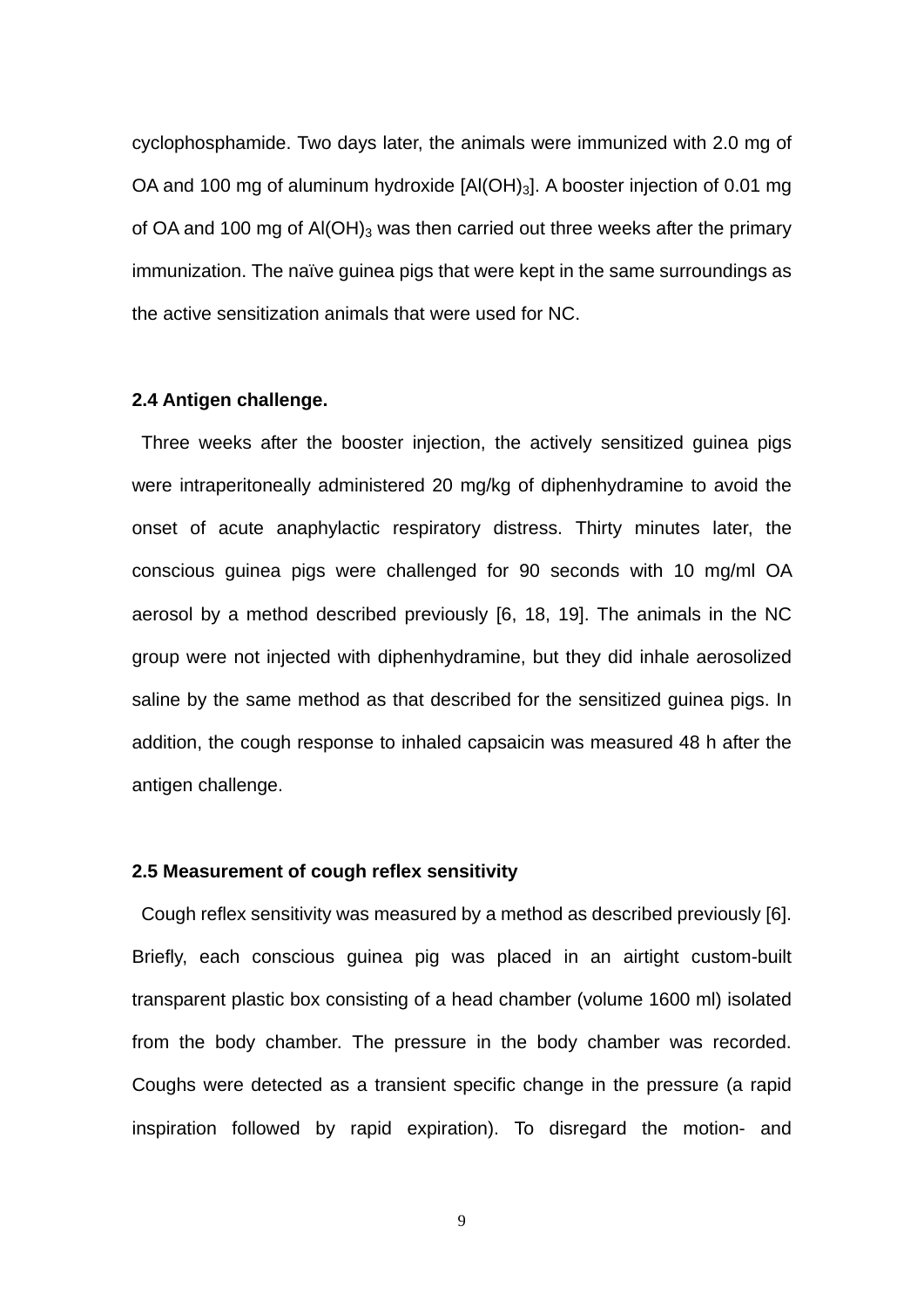sneezing-related changes in the pressure, we visually monitored the movements of the guinea pigs. Progressively increasing concentrations of the capsaicin solution (10 $^6$ , 10 $^4$  M) were inhaled by the animals for 2 min from a Devilbiss 646 nebulizer (Devilbiss Co., Somerset, PA, USA) operated by compressed air at 1.6 l/min (Iwaki Air Pump AP-115AN, Iwaki Co. Ltd, Tokyo, Japan). The nebulizer output was 0.037 ml/min. Coughs were counted by a trained observer and recognized by both the transient change in the pressure within the box and the characteristic animal posture. The number of coughs was counted during a 2-minute inhalation of each capsaicin solution and for an additional one-minute observation (n=8 in each group). In addition, we examined the effect of EM on the cough reflex sensitivity in the naïve guinea pigs.

### **2.6 Bronchoalveolar lavage (BAL)**

BAL was performed immediately after analyzing the cough reflex sensitivity to capsaicin by a method as described previously [18, 19]. Briefly, the guinea pigs were anaesthetized by the intraperitoneal injection of 75 mg/kg of sodium pentobarbital and they were placed in a supine position. Through the tracheal cannula the lungs were lavaged with 10 ml of saline solution (0.15 mM NaCl) 2 times (total: 20 ml).

## **2.7 Bronchoalveolar lavage fluid (BALF) analysis**

The cells in the BALF were immediately stained with Turk solution and counted in duplicate with a hemocytometer (in a Burker chamber). Different cell counts (analyzing 300 cells) were made on a smear prepared by cytocentrifugation and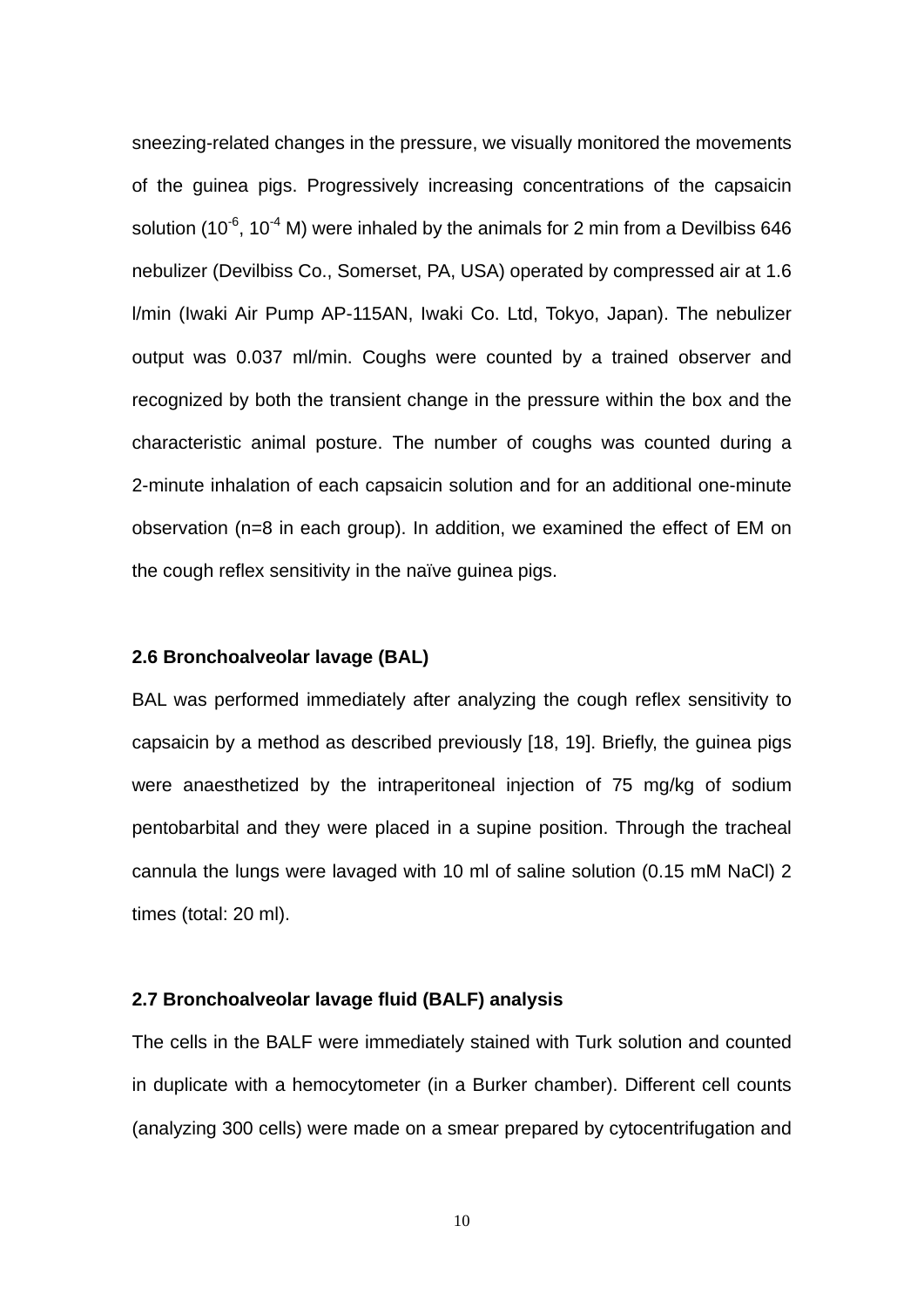stained with Wright-Giemsa. Subsequently, the BALF was centrifuged (1500 rpm for 10 min) and the supernatants were stored at -80 °C. For measurement of the SP levels in the BALF, we performed BAL and treated the BALF in another experimental set-up in which the guinea pigs were not subjected to capsaicin provocation at 48 h after the antigen challenge.

## 2.8 Concentration of SP, prostaglandin E<sub>2</sub>, histamine, leukotriene B<sub>4</sub> and thromboxane B<sub>2</sub> in BALF

SP, prostaglandin  $E_2$  (PGE<sub>2</sub>), histamine, and leukotriene  $B_4$  (LTB<sub>4</sub>) levels in the BALF were determined by using a commercial enzyme immunoassay (EIA) kit. Thromboxane  $B_2$  (TXB<sub>2</sub>) levels in the BALF were measured by a commercial TXB<sub>2</sub>  $[1^{25}]$ ] radioimmunoassay (RIA) kit.

### **2.9 Neutral endopeptidase (NEP) activity of tracheal tissue**

The removed trachea was soaked in saline and homogenized by an ultrasonic homogenizer (SONIFIER 250, Branson Ultrasonics, Danbury, CT). The sample was centrifuged at 5000 rpm for 2 minutes. The supernatant was used as a tracheal sample.

The NEP activity in the tracheal sample was determined by a two-step reaction method as described previously [20], using the substratesuccinyl-alanyl-alanyl-phenylalanyl-*para*-nitroanilide

(Suc-Ala-Ala-Phe-*p* NA). Briefly, a total of 100 μl of the tracheal samples were incubated with Suc-Ala-Ala-Phe-*p* NA (final concentration: 4 mmol/l in Tris-HCl [Sigma], pH 7.4) as the substrate in the presence or absence of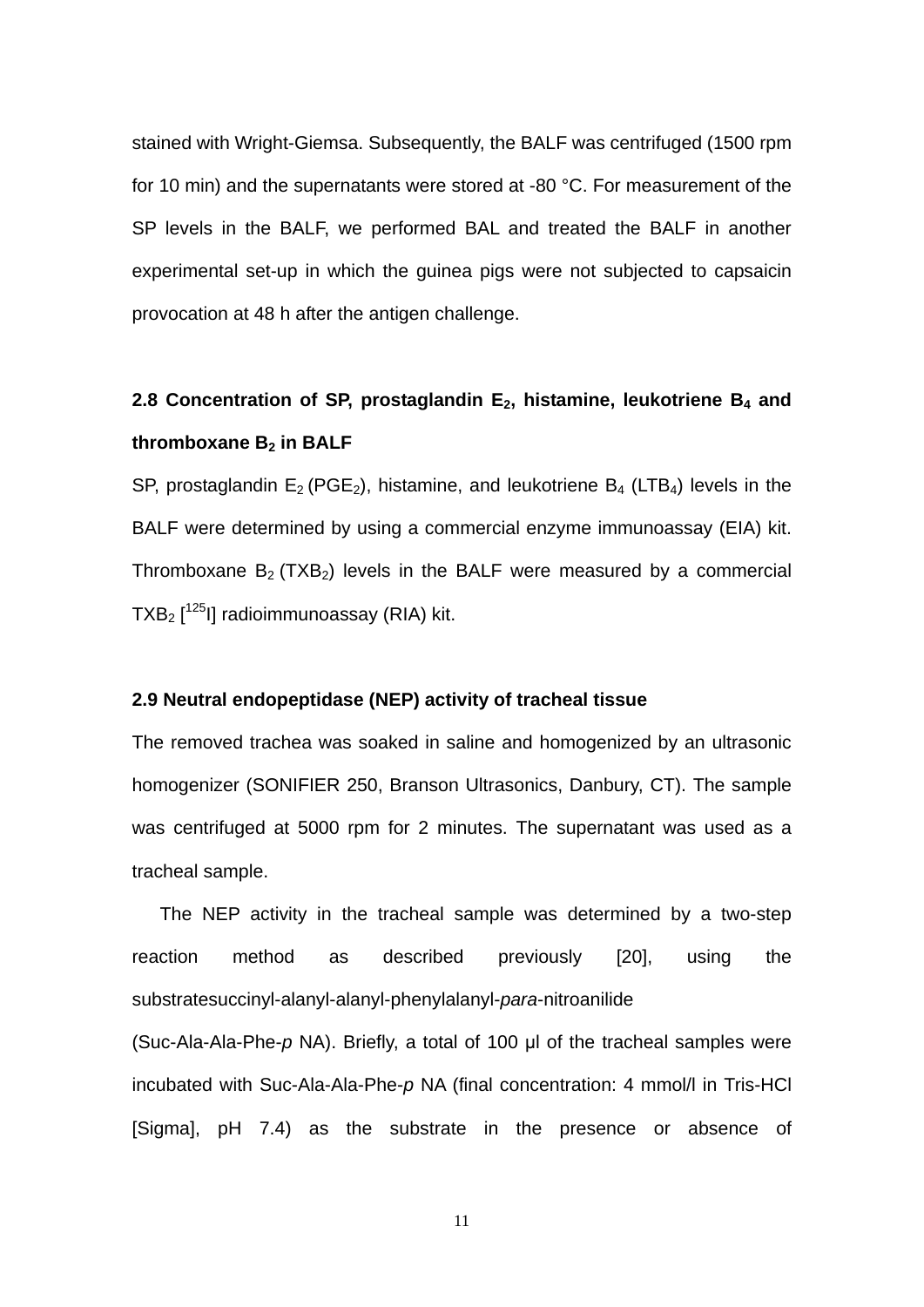phosphoramidon (final concentration: 2 μmol/l). The reaction (total volume: 250 μl) was measured in duplicate in a 96-well microtiter plate at room temperature. The increase in specific absorbance at 405 nm (as a result of the accumulation of free *p*-nitroaniline) was determined at several time points (0-24 h) using a plate reader (EAR 340AT, SLT-Labinstruments, Grödiq, Austria). Several concentrations of aminopeptidase solution were used to construct the standard curve. The NEP activity was determined as the activity that could be inhibited by phosphoramidon and it was expressed as units/mg in reference to the standard curve. One unit represents the enzyme activity that is able to separate 1 μmol/min *p* NA from Suc-Ala-Ala-Phe-*p* NA at pH 7.4 at 25 °C.

#### **2.10 Reagent**

The following chemicals were used: ovalbumin (Sigma, St. Louis, MO), erythromycin (Abbott Japan Co., Ltd., Tokyo, Japan), azythromycin (LKT Laboratories, Inc. St. Paul, MN), josamycin (Astellas Pharm. Inc., Tokyo, Japan), cyclophosphamide (Shionogi Co., Ltd., Osaka, Japan), aluminum hydroxide (Wako Pure Chemical Ind. Osaka, Japan), diphenhydramine (Wako Pure Chemical Ind.), saline (Otsuka Pharmaceutical Co., Ltd., Osaka, Japan), capsaicin (Sigma), sodium pentobarbital (Abbott laboratories, North Chicago, IL), SP emzyme immunoassay (EIA) kit (CAYMAN chemical company, MI, USA), PGE<sub>2</sub> EIA kit (R&D Systems, Minneapolis, MN), histamine EIA kit (Immunotech a.s., Praha, CR), LTB<sub>4</sub> EIA kit (CAYMAN chemical company), TXB<sub>2</sub> [<sup>125</sup>I] RIA kit (NEN Life Science Products, Inc., Boston, USA), Suc-Ala-Ala-Phe-*p* NA (Sigma), Tris-HCl (Sigma), phosphoramidon (Sigma), and aminopeptidase (Sigma).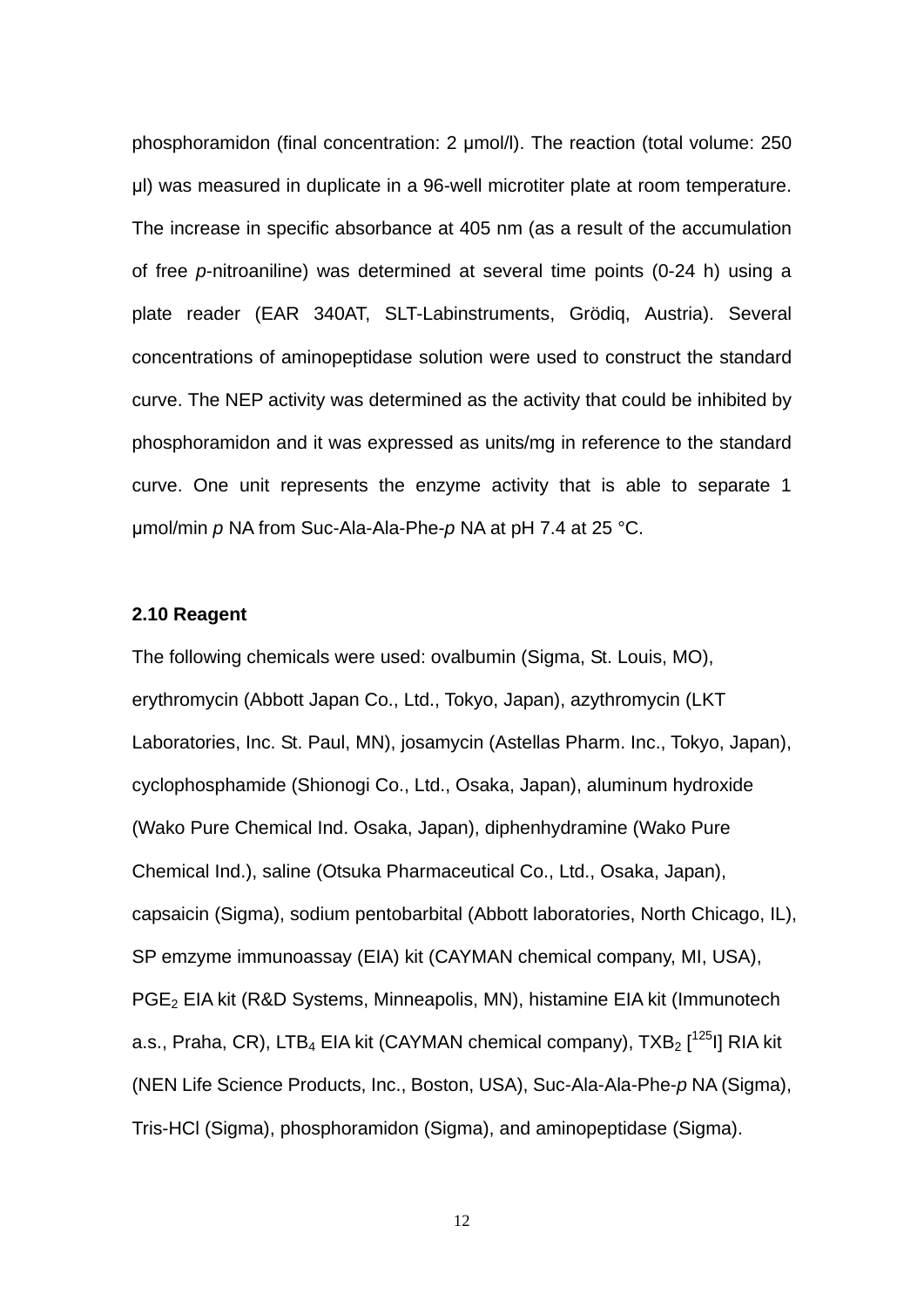## **2.11 Statistical analysis**

All the data are shown as the mean  $\pm$  S.E.M. The differences among all groups for each experiment were analyzed using the Kruskal Wallis test. If the Kruskal Wallis test was positive ( $P < 0.05$ ), then the differences between any pair of groups in each experiment were analyzed using the Mann-Whitney *U* test (StatView 5.0 software program, SAS Institute Inc., Cary, NC), with the level of significance set at *P* < 0.05.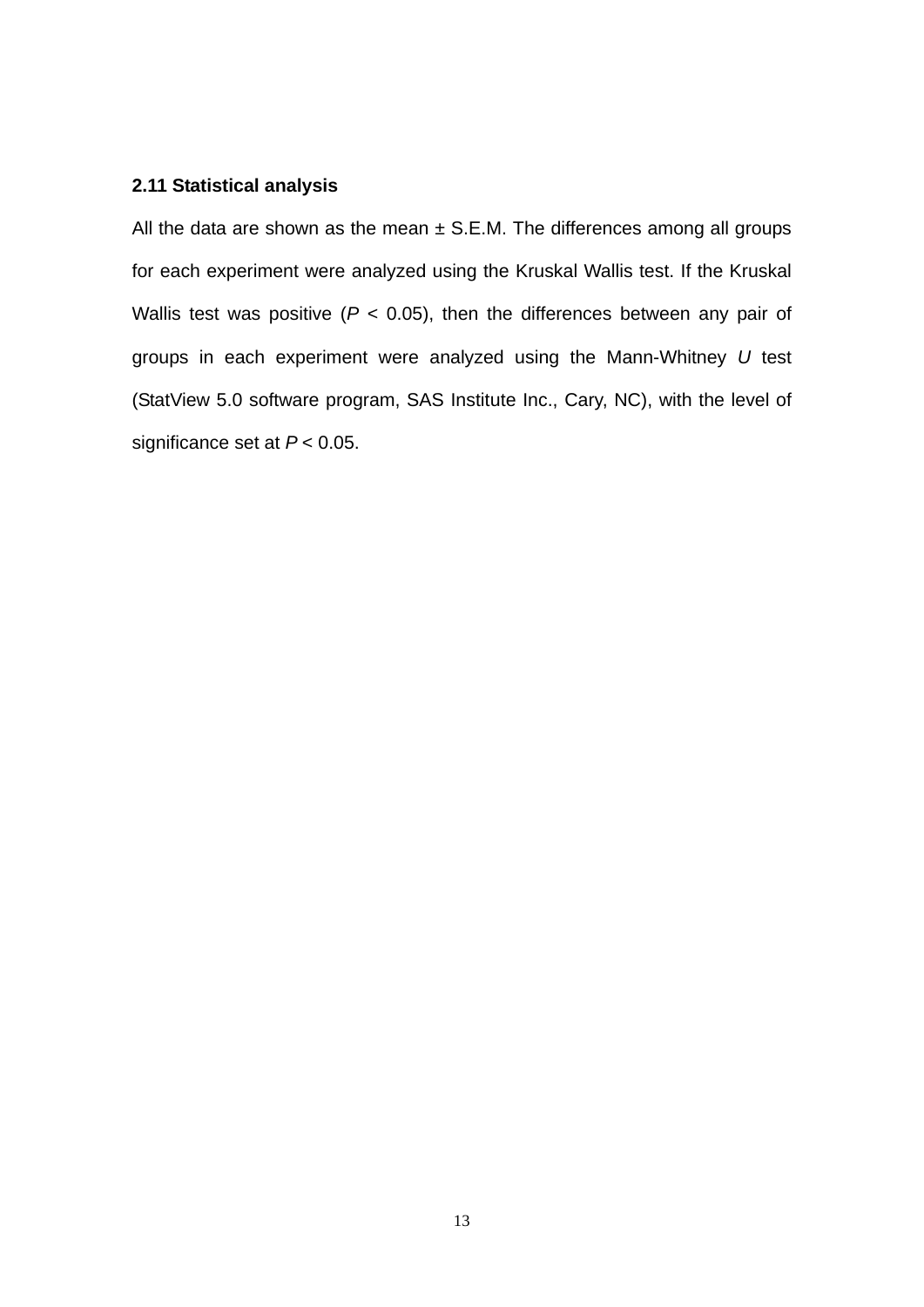#### **3. Results**

## **3.1 Effects of macrolides on cough reflex sensitivity**

The number of coughs, induced by 1.0  $\times$  10<sup>4</sup> M of capsaicin, was significantly (*F* < 0.01) increased in the sensitized group that was administered distilled water (PC group) in comparison to the NC group (see Figure 1A, 1C and 1D). EM both significantly and dose-dependently inhibited the antigen-induced increase in the number of coughs (*P* < 0.01) (see Figure 1A). Although AZM also inhibited the antigen-induced increase in the number of coughs  $(P < 0.05)$  (see Figure 1C), JM showed no such inhibition (see Figure 1D).

The number of coughs induced by 1.0  $\times$  10<sup>6</sup> M of capsaicin did not significantly differ between the NC, PC and macrolides groups (EM, AZM, JM, respectively) (see Figure 1A, 1C and 1D).

EM did not affect the number of capsaicin-induced coughs in the naïve guinea-pigs (see Figure 1B).

#### **3.2 Effects of macrolides on BALF cells**

The total number of cells and the percentage of neutrophils and eosinophils in the BALF increased significantly in the PC group in comparison to the NC group  $(P < 0.01$  and  $P < 0.01$ , respectively). EM inhibited the increase in the total number of cells dose-dependently  $(P < 0.01)$ , whereas the percentage of neutrophils or eosinophils was unchanged (see Table 1A). Likewise, AZM also inhibited the increase in the total number of cells  $(P < 0.05)$ , and did not influence the proportion of leukocytes in the BALF (see Table 1B). JM did not affect either the total number of cells or the proportion of leukocytes in the BALF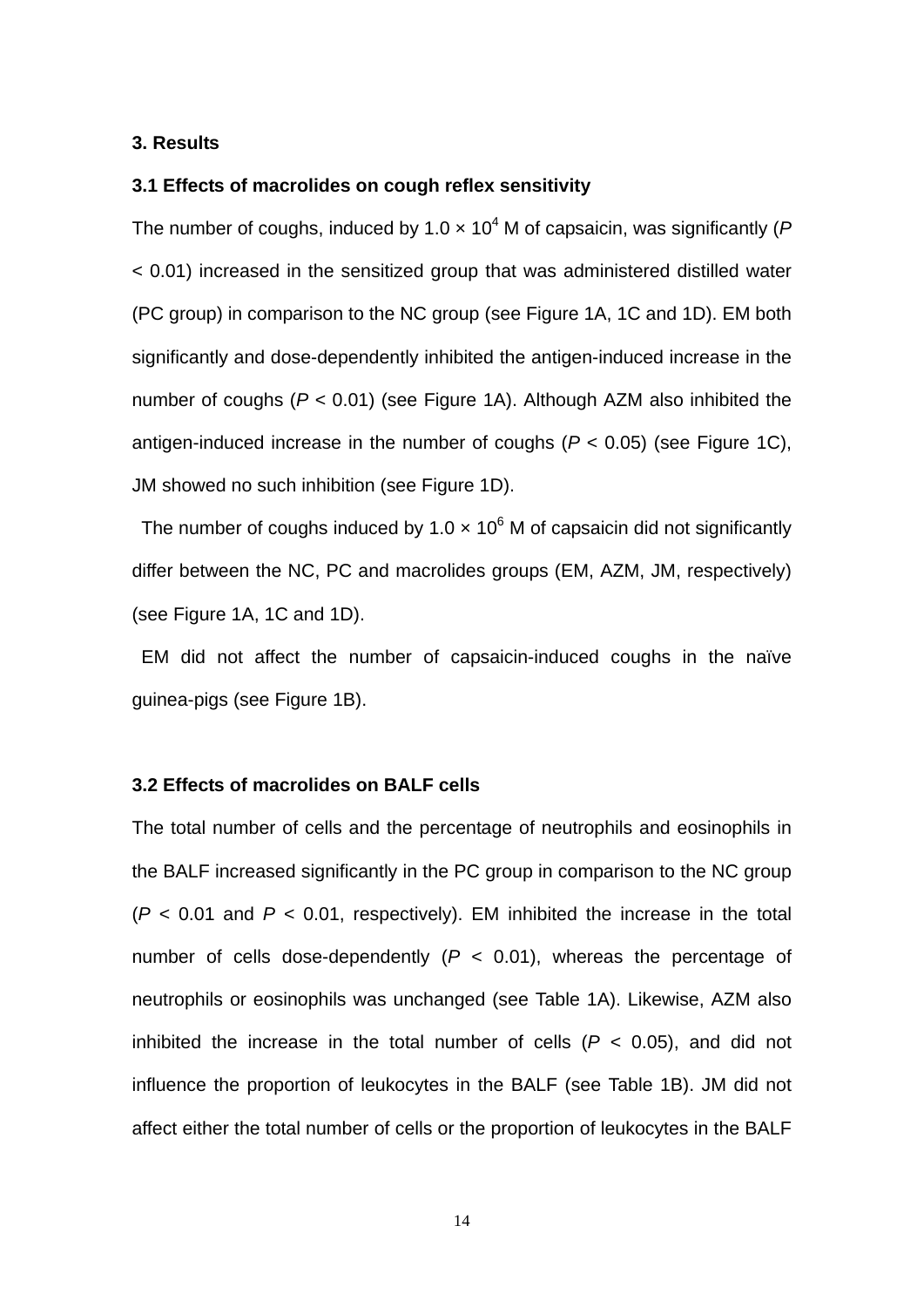(see Table 1C).

## 3.3 Effects of EM on the concentrations of SP, PGE<sub>2</sub>, LTB<sub>4</sub>, histamine, and **TXB<sub>2</sub>** in the BALF

The concentration of SP in the BALF increased greatly in the PC group in comparison to the NC group (*P* < 0.01). EM significantly inhibited the increase in the SP levels in a dose dependent manner (*P* < 0.05) (see Figure 2A).

The  $PGE<sub>2</sub>$  levels also increased significantly in the BALF of the PC group in comparison to the NC group ( $P < 0.05$ ). EM inhibited the antigen-induced PGE<sub>2</sub> increase in the BALF in a dose dependent manner (*P* < 0.01) (see Figure 2B).

The LTB<sub>4</sub> levels in the BALF increased significantly in the PC group in comparison to the NC group ( $P < 0.05$ ). EM inhibited the antigen-induced LTB<sub>4</sub> increase in the BALF in a dose dependent manner (*P* < 0.05) (see Figure 2C).

The histamine levels also increased significantly in the BALF of PC group in comparison to the NC group  $(P < 0.05)$ . EM did not significantly affect the antigen-induced histamine increase in the BALF (see Figure 2D).

The  $TXB<sub>2</sub>$  levels in the BALF did not increase in the PC group in comparison to the NC group, and EM did not alter the  $TXB<sub>2</sub>$  levels in the BALF (data not shown).

### **3.4 Effect of EM on NEP activity**

NEP activity decreased significantly in the PC group in comparison to the NC group ( $P < 0.05$ ). EM did not prevent the decrease in the NEP activity of the tracheal tissue following the antigen challenge (see Figure 3).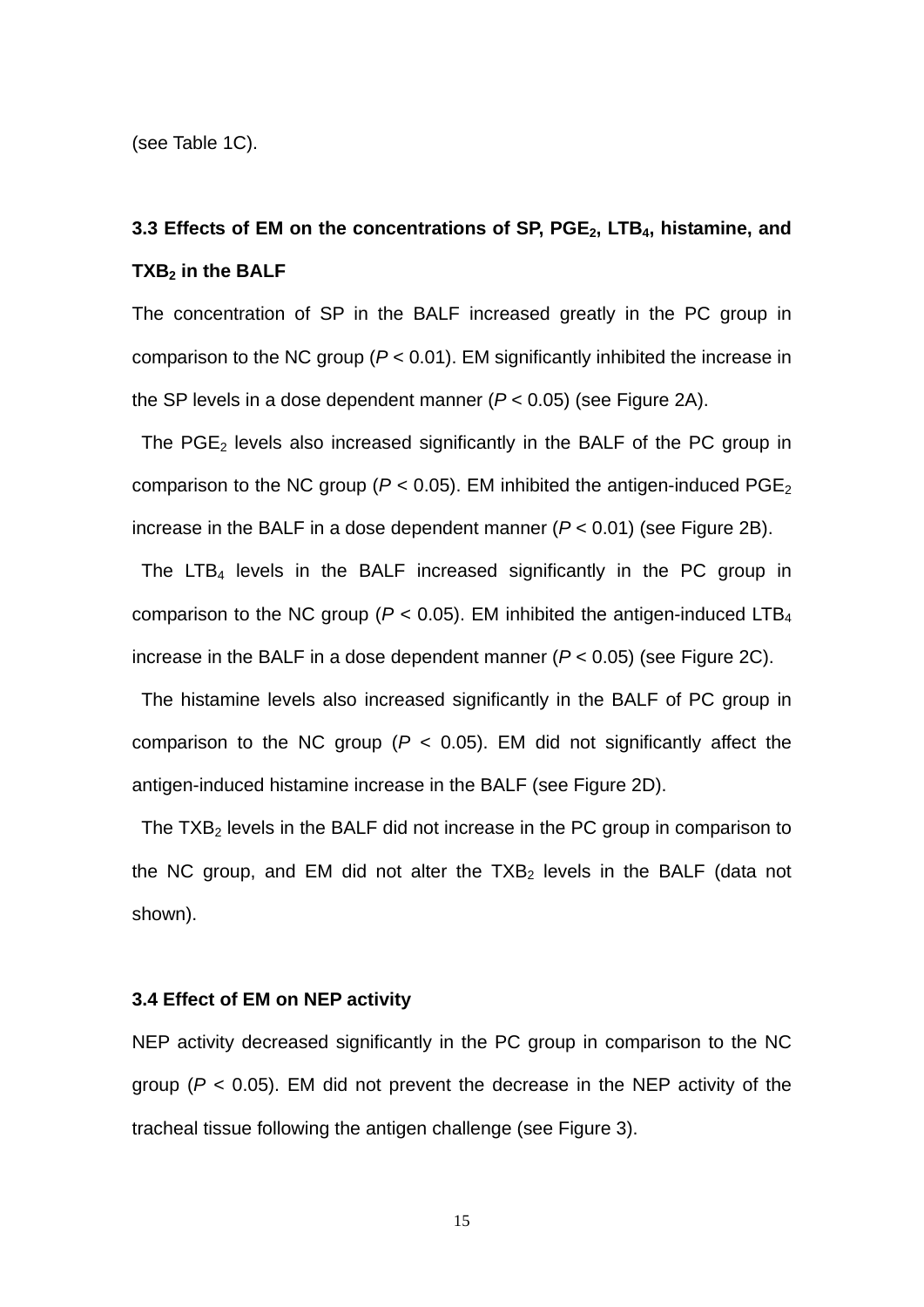#### **4. Discussion**

Macrolides, especially 14- and 15-membered macrolides [10], have separate and distinct antibiotic and anti-inflammatory actions. Several reports have shown that 14- and 15-membered macrolides also affect the arachidonic acid cascade [21, 22], which is associated with an increase in the cough reflex sensitivity. However, the effects of macrolides on coughing resulting from cough reflex hypersensitivity, which is characteristic of NAEB and AC patients, have never been investigated. Therefore, in this study, we tested macrolides in an established experimental model of airway eosinophilic inflammation with cough reflex hypersensitivity [6]. The absence of the involvement of bronchoconstriction in the cough response to inhaled capsaicin in our study has been confirmed in our previous study which showed that the β2-adenoceptor agonist procaterol did not alter the number of coughs induced by inhaled capsaicin, while completely inhibiting the capsaicin-induced increase in airway resistance 24 h after an antigen challenge in this model [6].

In this study, the doses of macrolides were found to be significantly greater than those used to treat human diseases. These doses were required to define whether or not macrolides have the potential to inhibit cough reflex hypersensitivity, because they were the maximal doses of macrolides systemically administrated among previous *in vivo* studies [23-25] we searched. The present study showed for the first time that EM, a 14-membered macrolide, dose-dependently inhibited the increase in the cough reflex sensitivity to inhaled capsaicin and the total number of cells in the BALF that developed 48 h after antigen challenge in the actively sensitized guinea pigs, but not in the naïve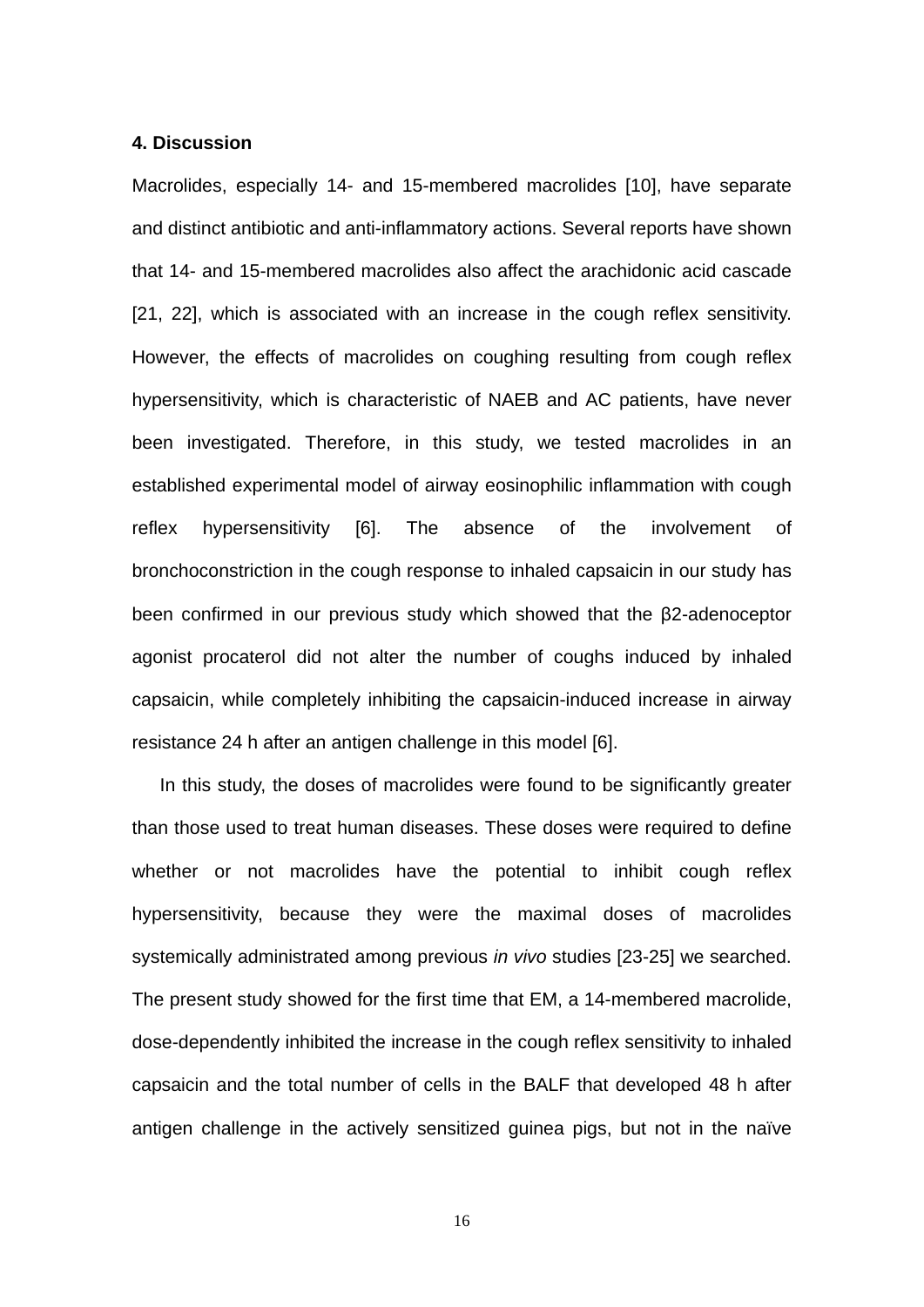animals. Likewise, AZM, a 15-membered macrolide, also reduced the antigen-induced increase in the cough reflex sensitivity and the total number of cells in the BALF. In contrast, JM, a 16-membered macrolide, did not influence either the antigen-induced increase in the cough reflex sensitivity or the total number of cells in the BALF. The analysis of the BALF demonstrated that EM dose-dependently reduced the antigen-induced increase in SP,  $PGE_2$  and LTB<sub>4</sub>, but not the  $TXB<sub>2</sub>$  or histamine, levels in the BALF. Moreover, the inhibitory effect of EM on the antigen-induced increase in the SP levels in BALF was not followed by the restoration of the antigen-induced decrease in NEP, a major SP-degrading enzyme, activity in the tracheal tissue. This result indicates that EM reduced the release of SP, while not recovering the ability of SP degradation.

Coughing is initiated when the afferent nerve impulse activity is increased. Several findings suggest that the capsaicin-induced cough is mediated mainly by the activation of the transient receptor potential vanilloid type channel-1 (TRPV1), a capsaicin receptor on the terminal of the nonmyelinated C-fibers which subsequently release the sensory neuropeptides, such as tachykinins (SP, neurokinin A, and neurokinin B). These tachykinins have been known to act on NK receptors on the afferent nerves, denoted  $NK_1$ ,  $NK_2$  and  $NK_3$ , which have the highest affinity for SP, neurokinin A and neurokinin B, respectively, to mediate many airway responses, including gland secretion and increased vascular permeability. However, the precise role of SP in the peripheral initiation of the cough reflex still remains controversial. Several studies have shown that the exposure of guinea pigs to SP or NEP inhibitor induced a cough response [26, 27], while other controversial data have been obtained about the influence of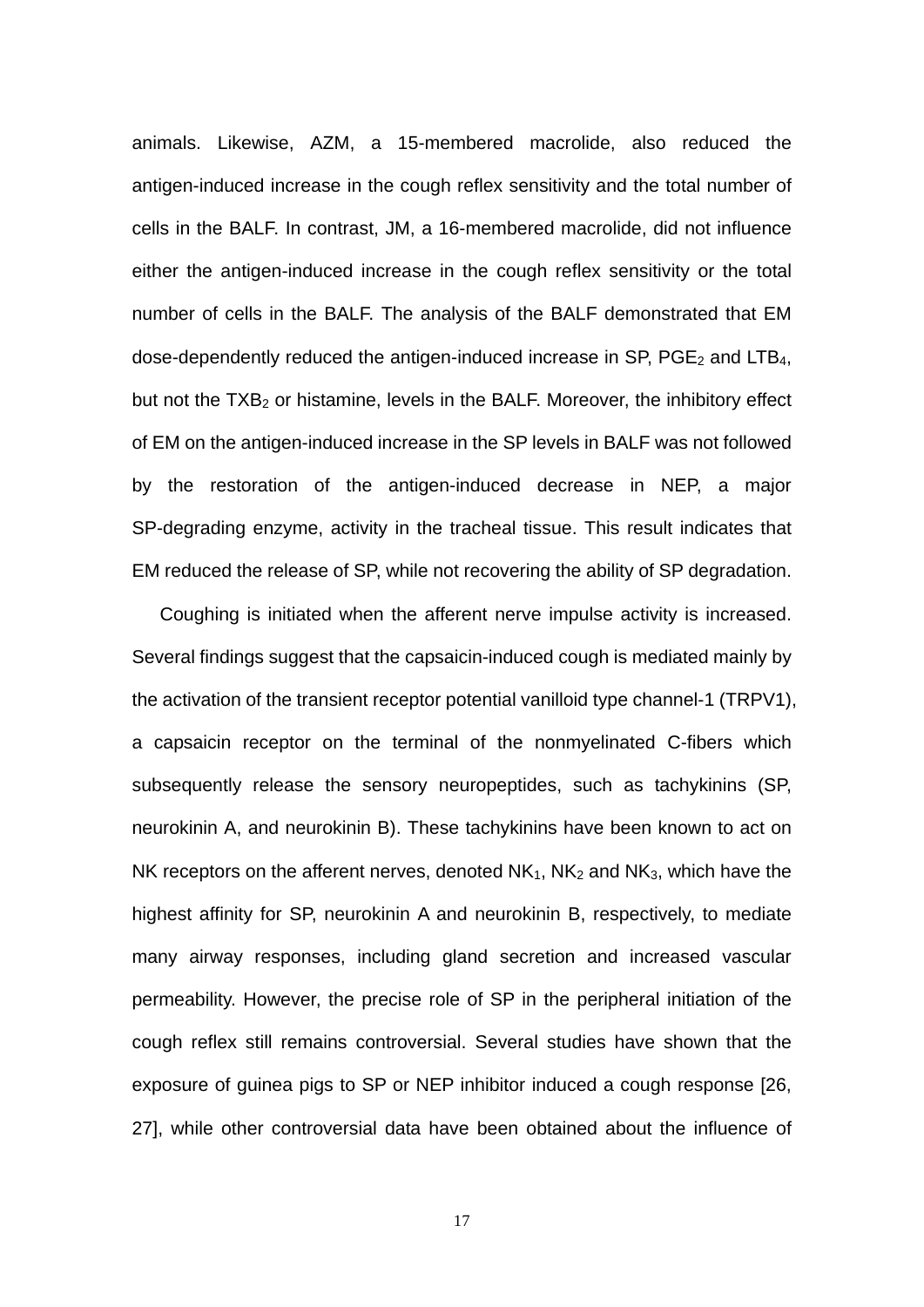aerosolized SP, which induced no direct effect on cough reflex sensitivity of guinea pigs [28] or pigs [29]. On the other hand, Katsumata and coworkers [30] have reported that inhaled SP induced cough in patients with upper airway infection, but not in healthy subjects. In addition, it has been shown that both the  $NK<sub>1</sub>$  receptor antagonist FK888 and the dual  $NK<sub>1</sub>$  and  $NK<sub>2</sub>$  peptide receptor antagonists FK224 significantly inhibited the increase in cough response to inhaled capsaicin in different types of guinea pig models of cough with allergic airway inflammation [31-33]. In our laboratory, we previously showed in the actively sensitized guinea pigs that the increase in the cough reflex sensitivity after an antigen challenge is correlated with increase in the SP levels in the BALF [18] and the decrease in the NEP activity in the tracheal tissue [19], which are consistent with the results in the present study. Taken together, these findings suggest that the role of peripheral SP in cough reflex sensitivity may be different between species and/or employed experimental systems, especially presence of airway inflammation. We believe that at least the antigen-induced increase in the cough response to capsaicin is associated with the results from the increase of SP. Furthermore, the findings that EM reduced SP in BALF and the increase of the cough reflex sensitivity following antigen challenge are therefore considered to support our standpoints.

In addition, we also found in this study that EM dose-dependently inhibited the antigen-induced release of  $PGE<sub>2</sub>$  in the BALF (as is shown in a previous study [34]) and this was correlated with the decrease in cough reflex sensitivity.  $PGE<sub>2</sub>$  is a cyclooxygenase (COX)-2 metabolite of arachidonic acid released from the airway epithelium and smooth muscles during airway inflammatory reaction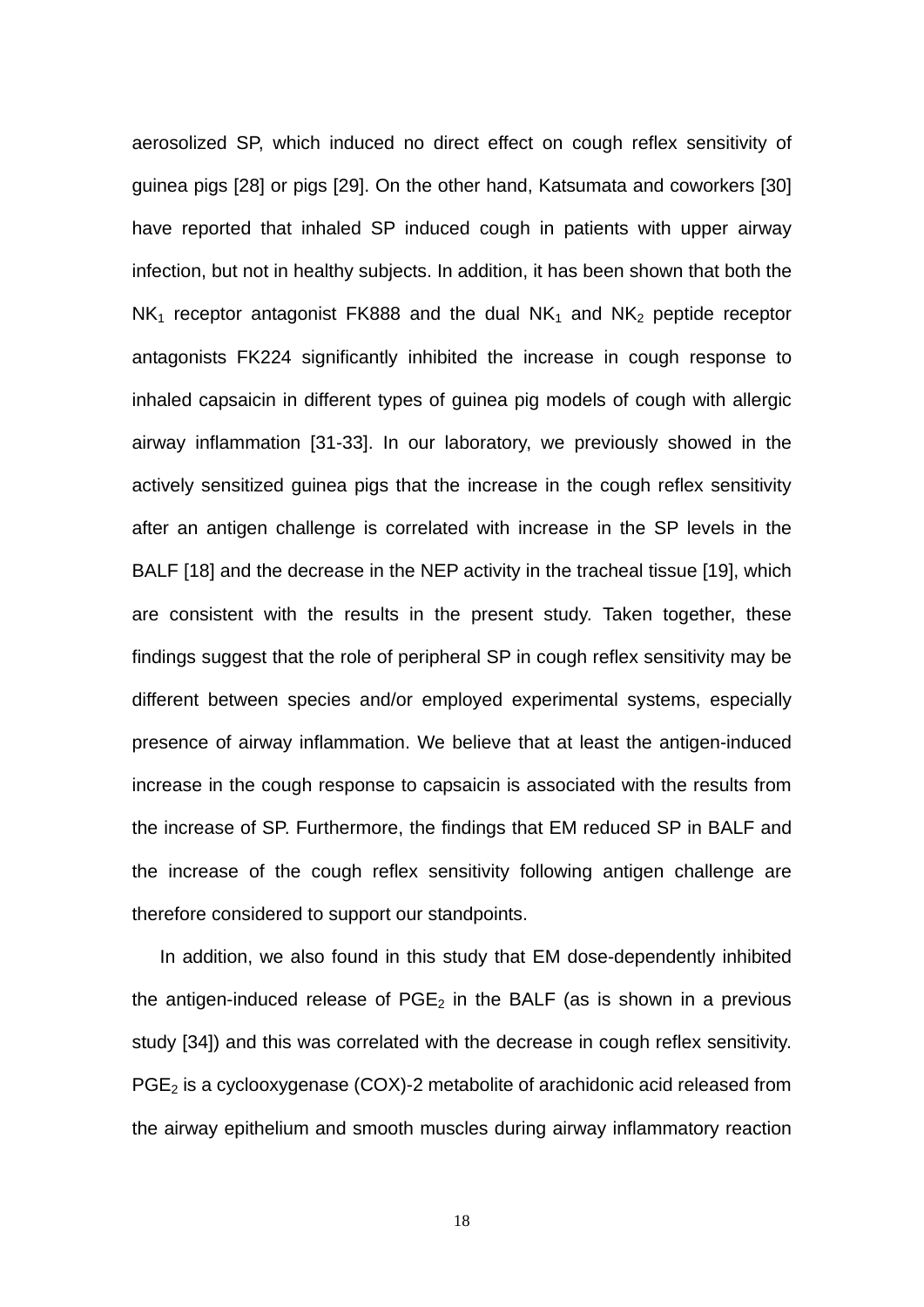including NAEB [7]. There are several reports demonstrating that the number of capsaicin-induced coughs is increased in the presence of prostaglandins in the airway [35, 36], furthermore, several other lines of evidence indicate that  $PGE_2$ in the airway affects the cough reflex sensitivity via enhancing the sensitivity of the C-fibers to capsaicin, but does not directly stimulate the afferent fibers to induce cough [5, 37, 38]. The results that EM reduced the  $PGE<sub>2</sub>$  levels in BALF and cough reflex sensitivity simultaneously support the sensitizing effect of  $PGE<sub>2</sub>$ on C-fibers to capsaicin.

The increased vascular permeability and the subsequent interstitial airway edema evoked by the released SP and  $PGE_2$  in the airways [39] may also stimulate and activate the afferent sensory nerves [40]. Our result, in which the antigen-induced increase in the total number of cells, but not cell components, in the BALF was decreased by the treatment with EM, suggests the suppressive effects of EM on the antigen-induced increase of vascular permeability via SP or PGE<sub>2</sub>.

However, in this study, even though EM had a maximal anti-tussive effect at 5 mg/kg, there was no difference between the animals treated at this dose of EM and PC group with respect to SP or PGE<sub>2</sub>, with the only difference in LTB<sub>4</sub>. LTB<sub>4</sub> is a lipoxygenase metabolite of arachidonic acid, which is also released during airway inflammation similar to  $PGE_2$ . Although the effects of EM on LTB<sub>4</sub> in neutrophilic inflammatory reaction have been shown in several studies, in the present study we showed for the first time that EM inhibited the increase of  $LTB<sub>4</sub>$ in the eosinophilic inflammatory reaction, while the observed reduction of LTB4 by EM was correlated with the number of coughs. This result suggests that LTB<sub>4</sub>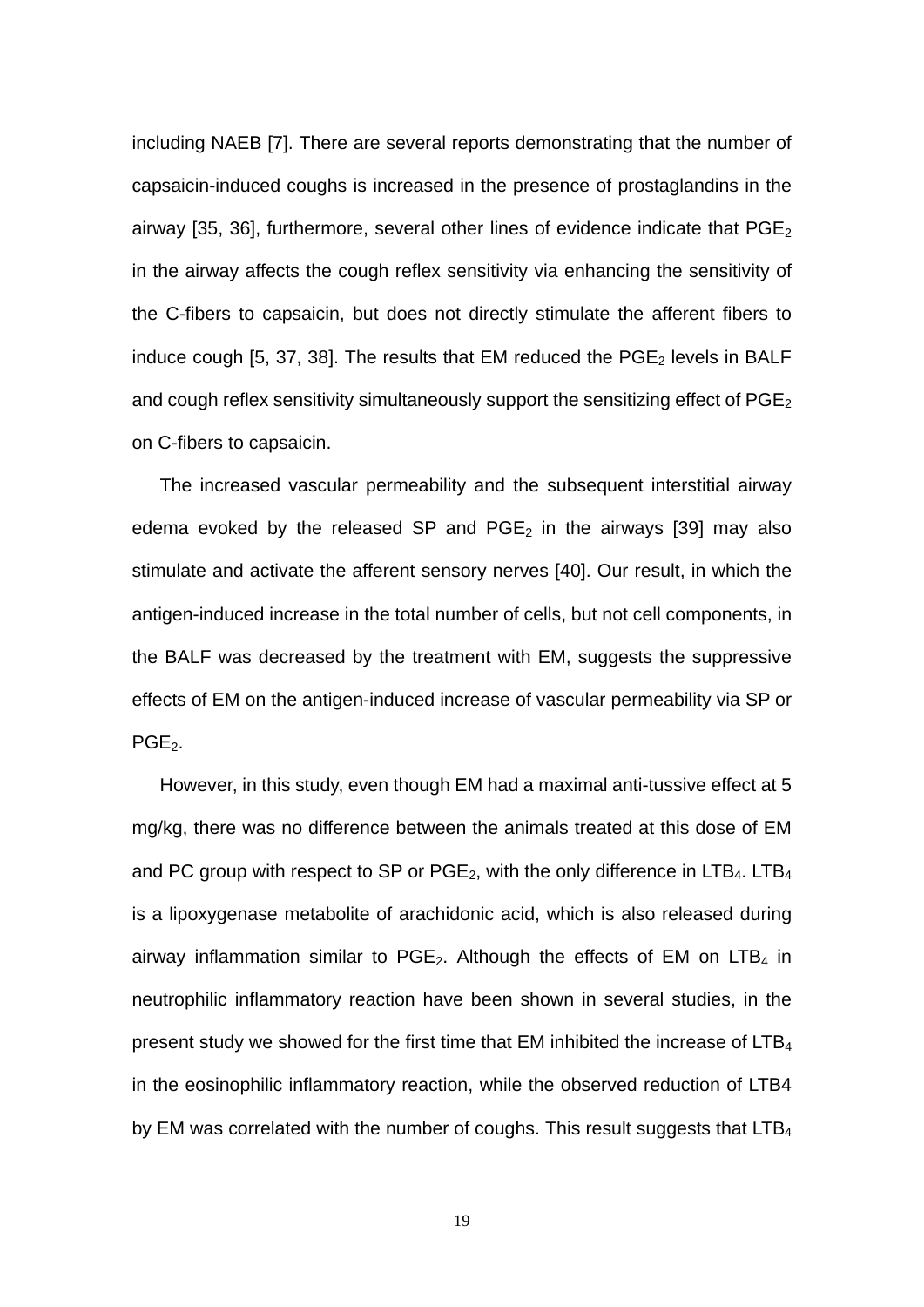rather than SP and  $PGE_2$  may thus be involved in the effect of EM on the cough reflex sensitivity in this model. A recent study showed that  $LTB<sub>4</sub>$  directly activates TRPV1 and promotes the release of SP from the C-fibers *in vitro* [41]. However, as far as we could determine based on an extensive literature search, there are no reports concerning the role of  $LTB<sub>4</sub>$  in the cough reflex hypersensitivity associated with airway eosinophilic inflammation. Further studies are necessary to elucidate the relationship between  $LTB<sub>4</sub>$  and cough reflex sensitivity.

On the other hand, we also measured the histamine levels in BALF. Histamine is a biogenic amin that is mainly released from mast cells and basophils. Moreover, it is considered to be a potent and direct activator of the afferent sensory nerves [8] and, therefore, the use of antihistamines has been recommended for the treatment of AC, thus resulting in the normalization of the cough reflex sensitivity. Our results showed that the antigen-induced increase in the histamine levels in the BALF was not affected by the administration of EM, despite a normalization of the cough reflex sensitivity. These results suggest that EM and antihistamine normalize the cough reflex sensitivity by different mechanisms. Therefore, the additional administration of EM may be effective in the treatment of atopic cough when the antihistamines alone are insufficient. Further studies are necessary before this possibility can be established with greater certainty.

#### **5. Conclusions**

The present study clearly showed that 14- and 15-membered, but not 16-membered, macrolides have a potent antitussive effect in antigen-induced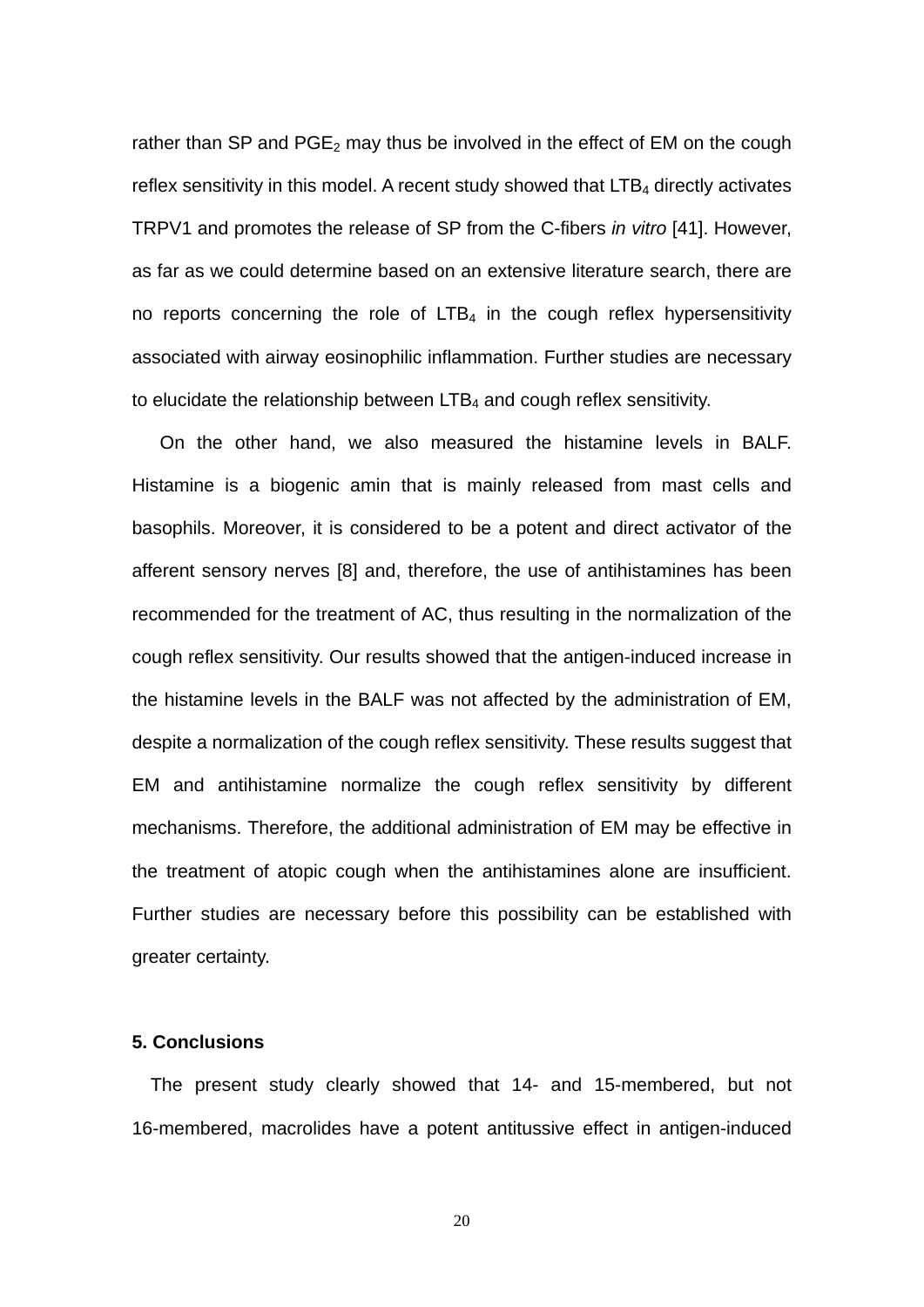eosinophilic airway inflammation. This antitussive action of EM may result from the suppressive effect of EM on the afferent sensory nerves by inhibiting antigen-induced release of afferent sensory nerve sensitizers, such as  $LTB<sub>4</sub>$  and partly SP and  $PGE_2$  in the airways and by decreasing the subsequent vascular permeability. These results suggest that 14- and 15-membered macrolides may provide a therapeutic benefit in patients with allergic airway disorders, in which the cough reflex sensitivity is observed to be increased, such as non-asthmatic eosinophilic bronchitis and atopic cough.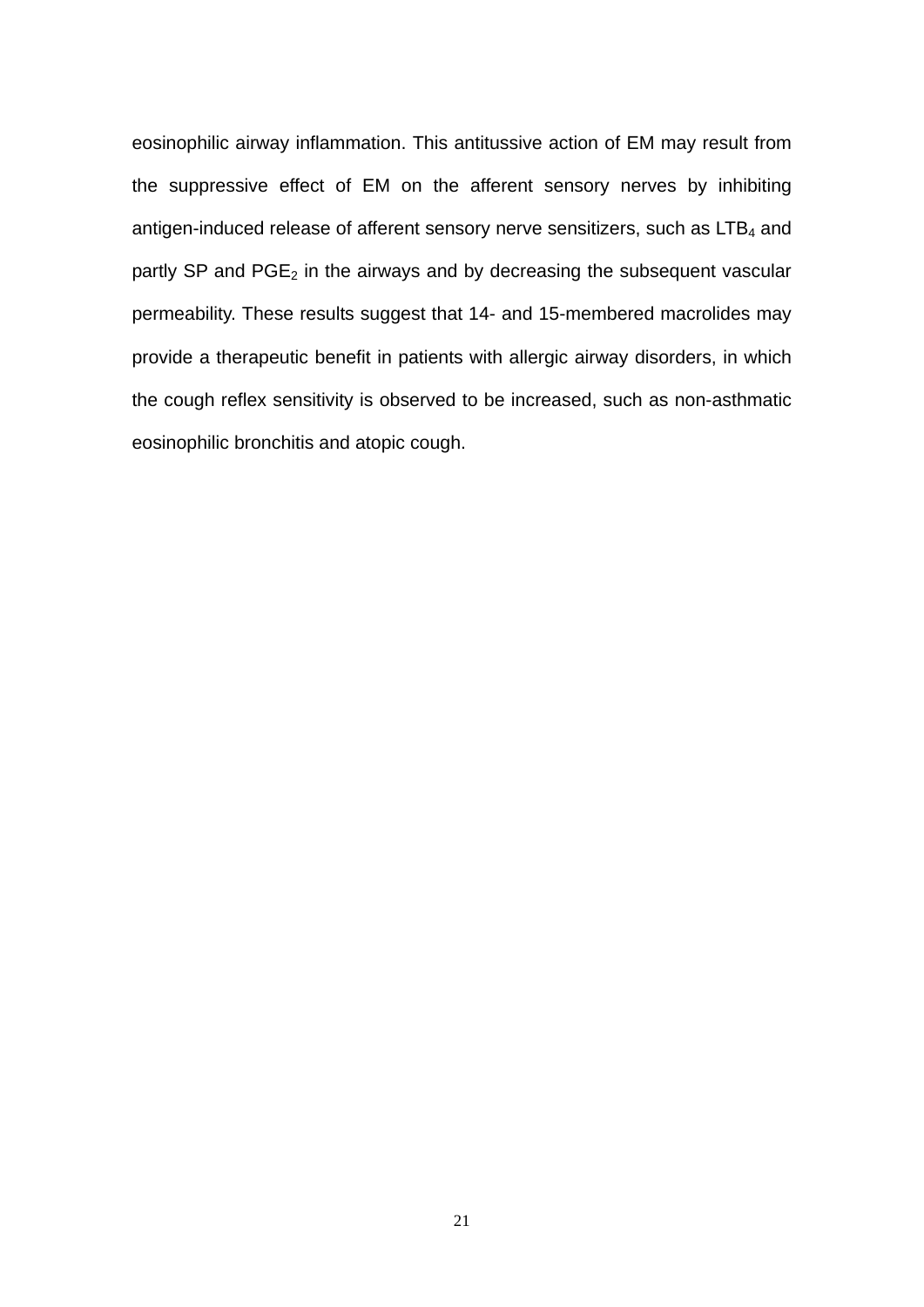## **<Acknowledgement>**

This study was supported in part by a grant-in-aid for Scientific Research from the Ministry of Education, Culture, Sports Science and Technology – Japan (No. 20590916).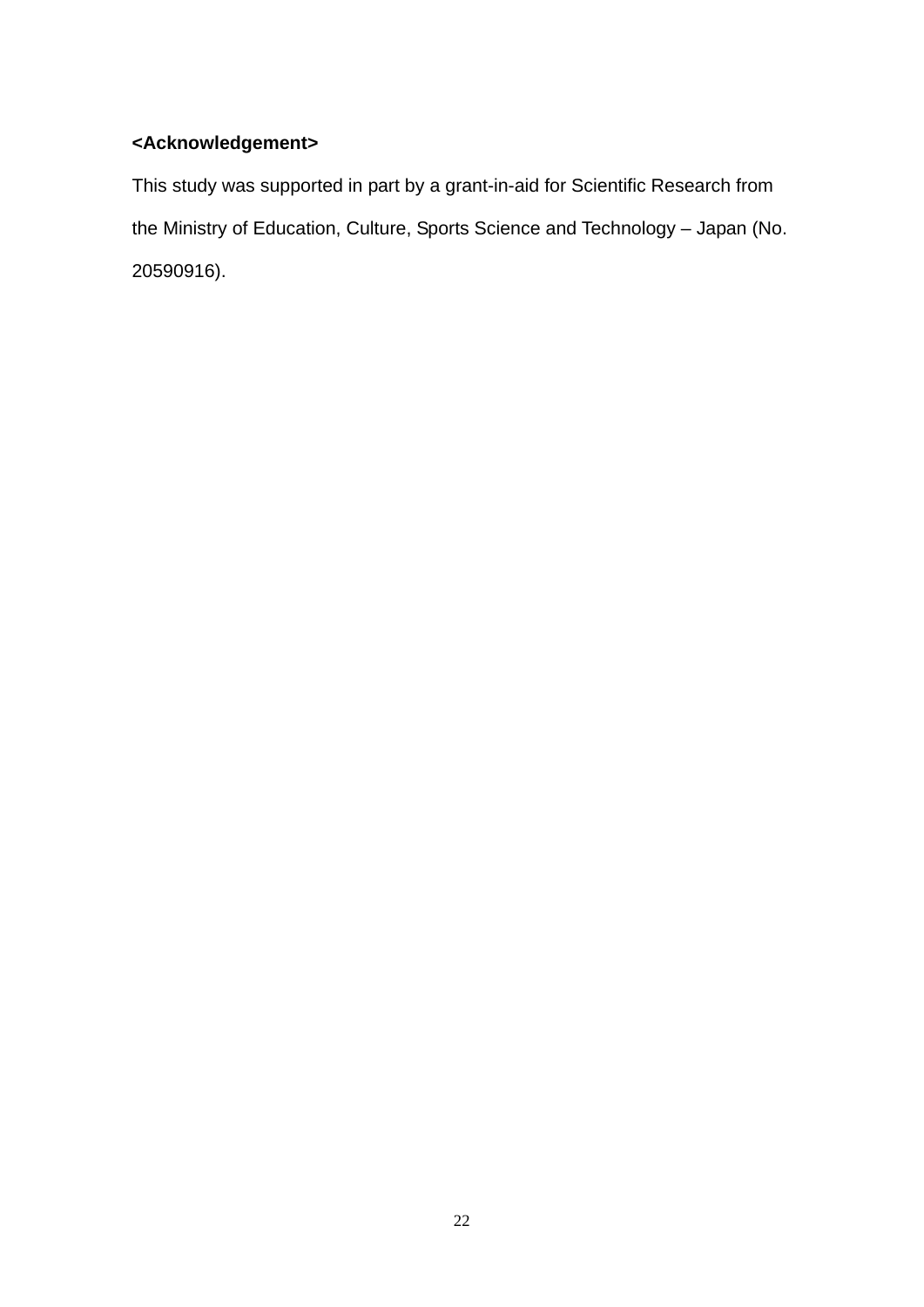#### **<References>**

- 1. Brightling CE, Ward R, Wardlaw AJ, Pavord ID, Airway inflammation, airway responsiveness and cough before and after inhaled budesonide in patients with eosinophilic bronchitis*.* Eur Respir J 2000;15: 682-6.
- 2. Gibson PG, Dolovich J, Denburg J, Ramsdale EH, Hargreave FE, Chronic cough: eosinophilic bronchitis without asthma*.* Lancet 1989;1: 1346-8.
- 3. Fujimura M, Ogawa H, Nishizawa Y, Nishi K, Comparison of atopic cough with cough variant asthma: is atopic cough a precursor of asthma? Thorax 2003;58: 14-8.
- 4. Corrao WM, Braman SS, Irwin RS, Chronic cough as the sole presenting manifestation of bronchial asthma*.* N Engl J Med 1979;300: 633-7.
- 5. Choudry NB, Fuller RW, Pride NB, Sensitivity of the human cough reflex: effect of inflammatory mediators prostaglandin E2, bradykinin, and histamine*.* Am Rev Respir Dis 1989;140: 137-41.
- 6. Liu Q, Fujimura M, Tachibana H, Myou S, Kasahara K, Yasui M, Characterization of increased cough sensitivity after antigen challenge in guinea pigs*.* Clin Exp Allergy 2001;31: 474-84.
- 7. Sastre B, Fernandez-Nieto M, Molla R, Lopez E, Lahoz C, Sastre J, del Pozo V, Quirce S, Increased prostaglandin E2 levels in the airway of patients with eosinophilic bronchitis*.* Allergy 2008;63: 58-66.
- 8. Kamei J, Takahashi Y, Involvement of ionotropic purinergic receptors in the histamine-induced enhancement of the cough reflex sensitivity in guinea pigs*.* Eur J Pharmacol 2006;547: 160-4.
- 9. Fujimura M, Kamio Y, Hashimoto T, Matsuda T, Cough receptor sensitivity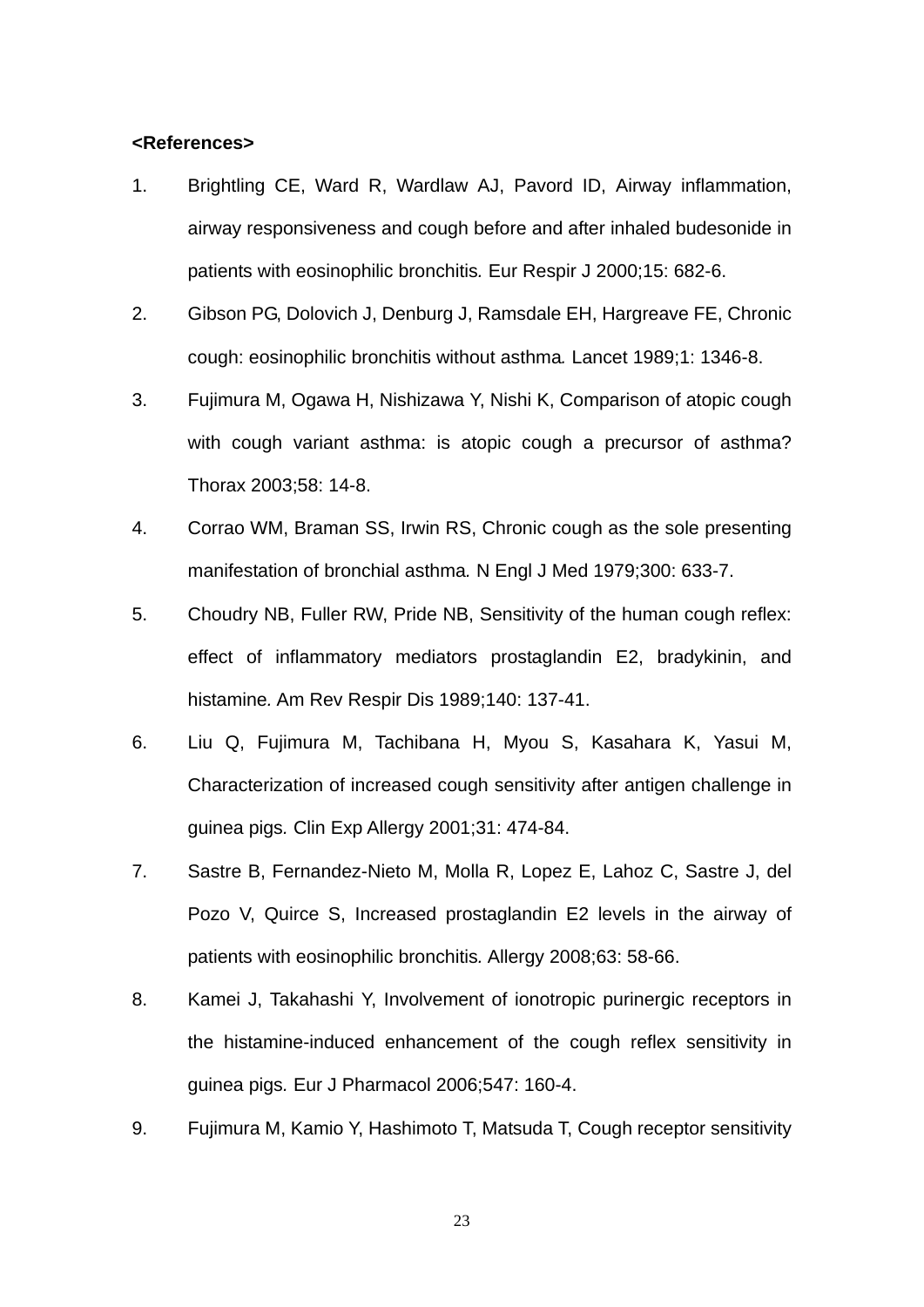and bronchial responsiveness in patients with only chronic nonproductive cough: in view of effect of bronchodilator therapy*.* J Asthma 1994;31: 463-72.

- 10. Rubin BK, Immunomodulatory properties of macrolides: overview and historical perspective*.* Am J Med 2004;117 Suppl 9A: 2S-4S.
- 11. Kudoh S, Uetake T, Hagiwara K, Hirayama M, Hus LH, Kimura H, Sugiyama Y, [Clinical effects of low-dose long-term erythromycin chemotherapy on diffuse panbronchiolitis]*.* Nihon Kyobu Shikkan Gakkai Zasshi 1987;25: 632-42.
- 12. Fujimura M, Ishiura Y, Saito M, Shibata K, Nomura M, Nakatsumi Y, Matsuda T, Additive effect of continuous low dose ofloxacin on erythromycin therapy for sinobronchial syndrome*.* Drugs 1995;49 Suppl 2: 409-11.
- 13. Amayasu H, Yoshida S, Ebana S, Yamamoto Y, Nishikawa T, Shoji T, Nakagawa H, Hasegawa H, Nakabayashi M, Ishizaki Y, Clarithromycin suppresses bronchial hyperresponsiveness associated with eosinophilic inflammation in patients with asthma*.* Ann Allergy Asthma Immunol 2000;84: 594-8.
- 14. Kostadima E, Tsiodras S, Alexopoulos EI, Kaditis AG, Mavrou I, Georgatou N, Papamichalopoulos A, Clarithromycin reduces the severity of bronchial hyperresponsiveness in patients with asthma*.* Eur Respir J 2004;23: 714-7.
- 15. Shoji T, Yoshida S, Sakamoto H, Hasegawa H, Nakagawa H, Amayasu H, Anti-inflammatory effect of roxithromycin in patients with aspirin-intolerant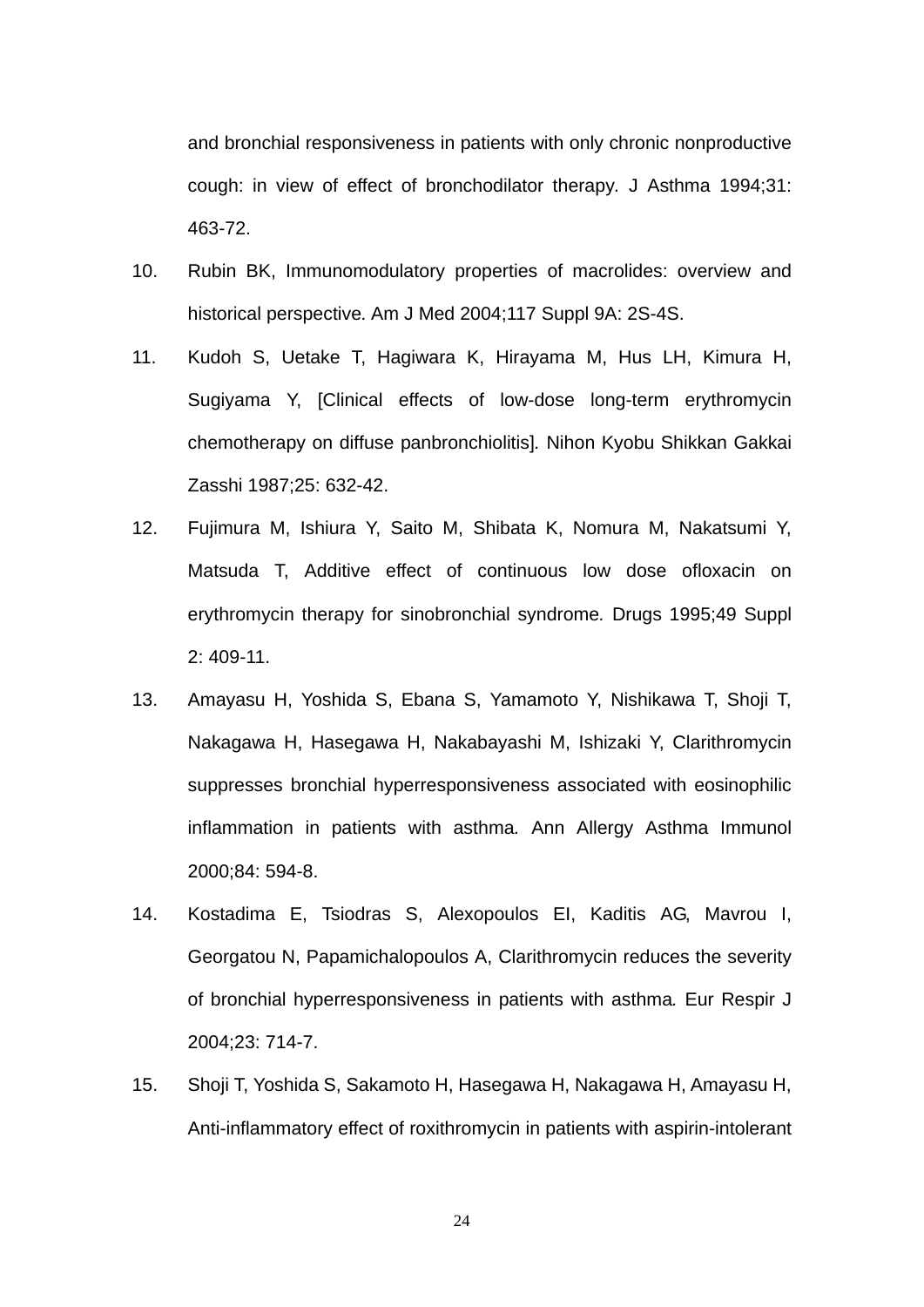asthma*.* Clin Exp Allergy 1999;29: 950-6.

- 16. Simpson JL, Powell H, Boyle MJ, Scott RJ, Gibson PG, Clarithromycin targets neutrophilic airway inflammation in refractory asthma*.* Am J Respir Crit Care Med 2008;177: 148-55.
- 17. Muraki M, Tohda Y, Sugihara R, Nagasaka Y, Nakajima S, The effect of TYB-2285 on dual phase bronchoconstriction and airway hypersensitivity in guinea-pigs actively sensitized with ovalbumin*.* J Pharm Pharmacol 1994;46: 883-6.
- 18. Hara J, Fujimura M, Myou S, Oribe Y, Furusho S, Kita T, Katayama N, Abo M, Ohkura N, Herai Y, Hori A, Ishiura Y, Nobata K, Ogawa H, Yasui M, Kasahara K, Nakao S, Comparison of cough reflex sensitivity after an inhaled antigen challenge between actively and passively sensitized guinea pigs*.* Cough 2005;1: 6.
- 19. Katayama N, Fujimura M, Ueda A, Kita T, Abo M, Tachibana H, Myou S, Kurashima K, Effects of carbocysteine on antigen-induced increases in cough sensitivity and bronchial responsiveness in guinea pigs*.* J Pharmacol Exp Ther 2001;297: 975-80.
- 20. Van Der Velden VH, Naber BA, Van Hal PT, Overbeek SE, Hoogsteden HC, Versnel MA, Peptidase activities in serum and bronchoalveolar lavage fluid from allergic asthmatics--comparison with healthy non-smokers and smokers and effects of inhaled glucocorticoids*.* Clin Exp Allergy 1999;29: 813-23.
- 21. Ianaro A, Ialenti A, Maffia P, Sautebin L, Rombola L, Carnuccio R, Iuvone T, D'Acquisto F, Di Rosa M, Anti-inflammatory activity of macrolide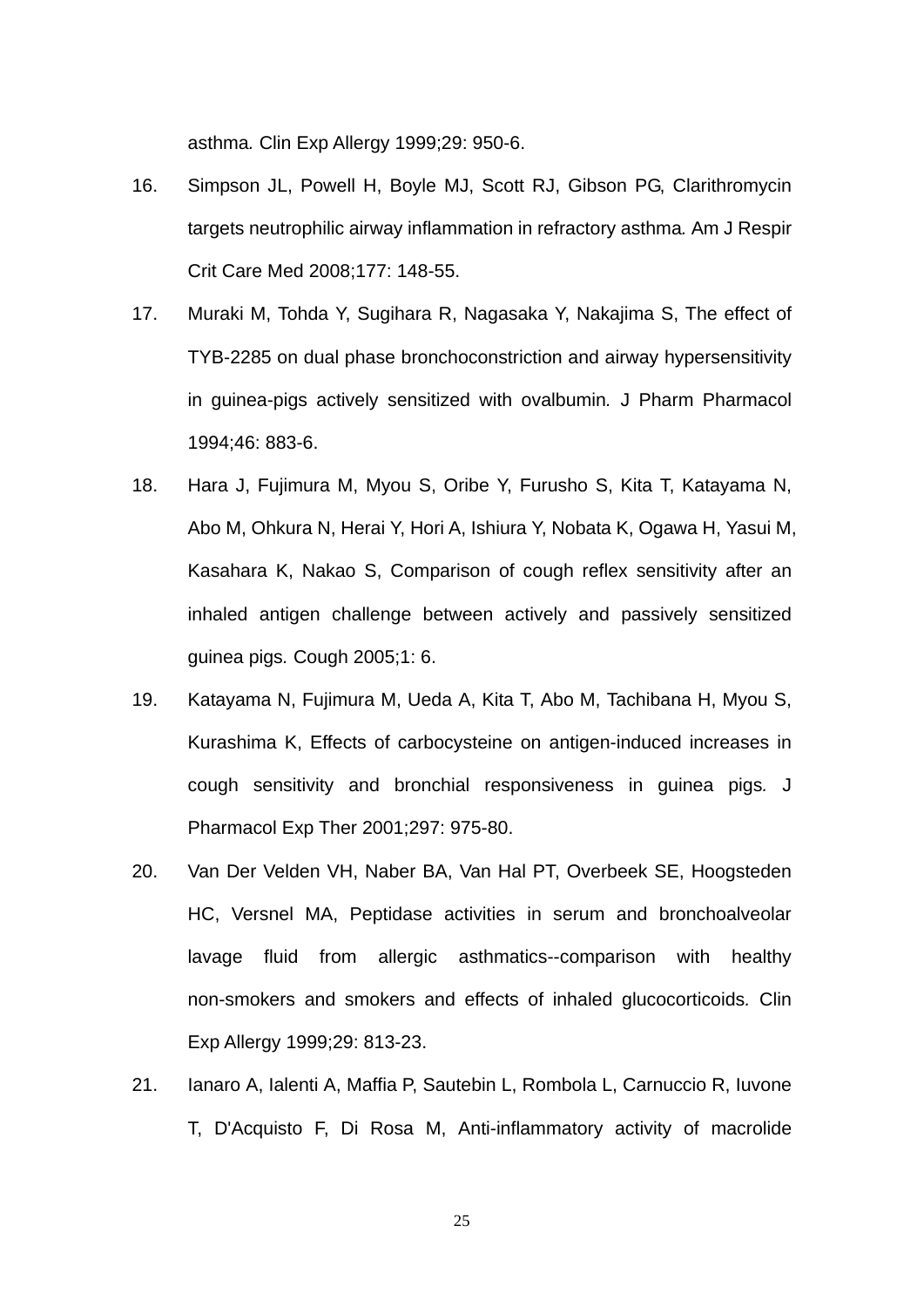antibiotics*.* J Pharmacol Exp Ther 2000;292: 156-63.

- 22. Tamaoki J, Kadota J, Takizawa H, Clinical implications of the immunomodulatory effects of macrolides*.* Am J Med 2004;117 Suppl 9A: 5S-11S.
- 23. Azoulay-Dupuis E, Mohler J, Bedos JP, Barau C, Fantin B, Efficacy of cethromycin, a new ketolide, against Streptococcus pneumoniae susceptible or resistant to erythromycin in a murine pneumonia model*.* Antimicrob Agents Chemother 2006;50: 3033-8.
- 24. Yanagihara K, Morinaga Y, Nakamura S, Seki M, Izumikawa K, Kakeya H, Yamamoto Y, Yamada Y, Kamihira S, Kohno S, Subinhibitory concentrations of telithromycin, clarithromycin and azithromycin reduce methicillin-resistant Staphylococcus aureus coagulase in vitro and in vivo*.* J Antimicrob Chemother 2008;61: 647-50.
- 25. Yanagihara K, Tomono K, Imamura Y, Kaneko Y, Kuroki M, Sawai T, Miyazaki Y, Hirakata Y, Mukae H, Kadota J, Kohno S, Effect of clarithromycin on chronic respiratory infection caused by Pseudomonas aeruginosa with biofilm formation in an experimental murine model*.* J Antimicrob Chemother 2002;49: 867-70.
- 26. Kohrogi H, Graf PD, Sekizawa K, Borson DB, Nadel JA, Neutral endopeptidase inhibitors potentiate substance P- and capsaicin-induced cough in awake guinea pigs*.* J Clin Invest 1988;82: 2063-8.
- 27. Takahama K, Fuchikami J, Isohama Y, Kai H, Miyata T, Neurokinin A, but not neurokinin B and substance P, induces codeine-resistant coughs in awake guinea-pigs*.* Regul Pept 1993;46: 236-7.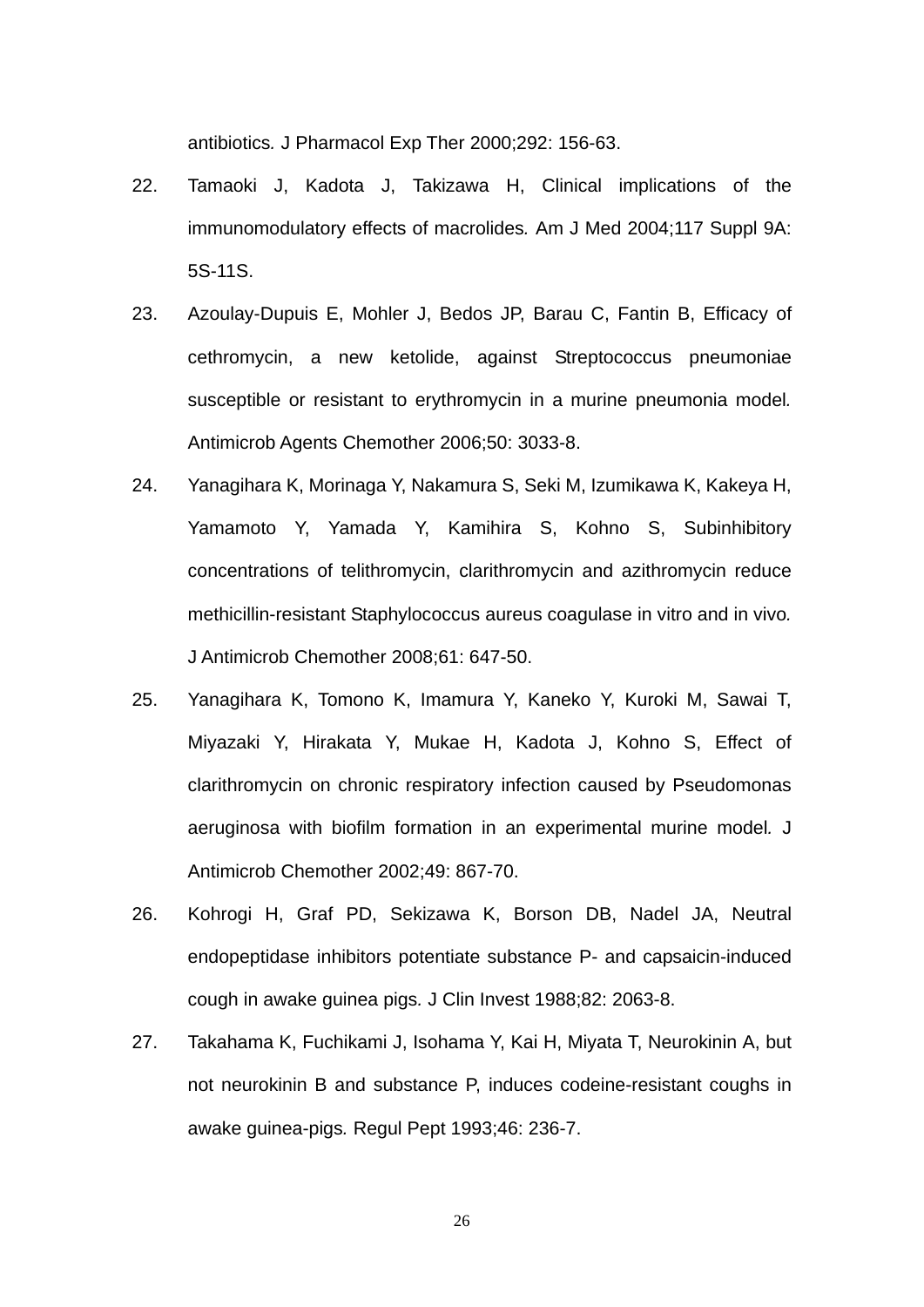- 28. El-Hashim AZ, Amine SA, The role of substance P and bradykinin in the cough reflex and bronchoconstriction in guinea-pigs*.* Eur J Pharmacol 2005;513: 125-33.
- 29. Moreaux B, Nemmar A, Vincke G, Halloy D, Beerens D, Advenier C, Gustin P, Role of substance P and tachykinin receptor antagonists in citric acid-induced cough in pigs*.* Eur J Pharmacol 2000;408: 305-12.
- 30. Katsumata U, Sekizawa K, Inoue H, Sasaki H, Takishima T, Inhibitory actions of procaterol, a beta-2 stimulant, on substance P-induced cough in normal subjects during upper respiratory tract infection*.* Tohoku J Exp Med 1989;158: 105-6.
- 31. Ogawa H, Fujimura M, Saito M, Matsuda T, Akao N, Kondo K, The effect of the neurokinin antagonist FK-224 on the cough response to inhaled capsaicin in a new model of guinea-pig eosinophilic bronchitis induced by intranasal polymyxin B*.* Clin Auton Res 1994;4: 19-28.
- 32. Sekizawa K, Ebihara T, Sasaki H, Role of substance P in cough during bronchoconstriction in awake guinea pigs*.* Am J Respir Crit Care Med 1995;151: 815-21.
- 33. Xiang A, Uchida Y, Nomura A, Iijima H, Dong F, Zhang MJ, Hasegawa S, Effects of airway inflammation on cough response in the guinea pig*.* J Appl Physiol 1998;85: 1847-54.
- 34. Tamaoki J, Isono K, Sakai N, Kanemura T, Konno K, Erythromycin inhibits Cl secretion across canine tracheal epithelial cells*.* Eur Respir J 1992;5: 234-8.
- 35. Fujimura M, Kamio Y, Kasahara K, Bando T, Hashimoto T, Matsuda T,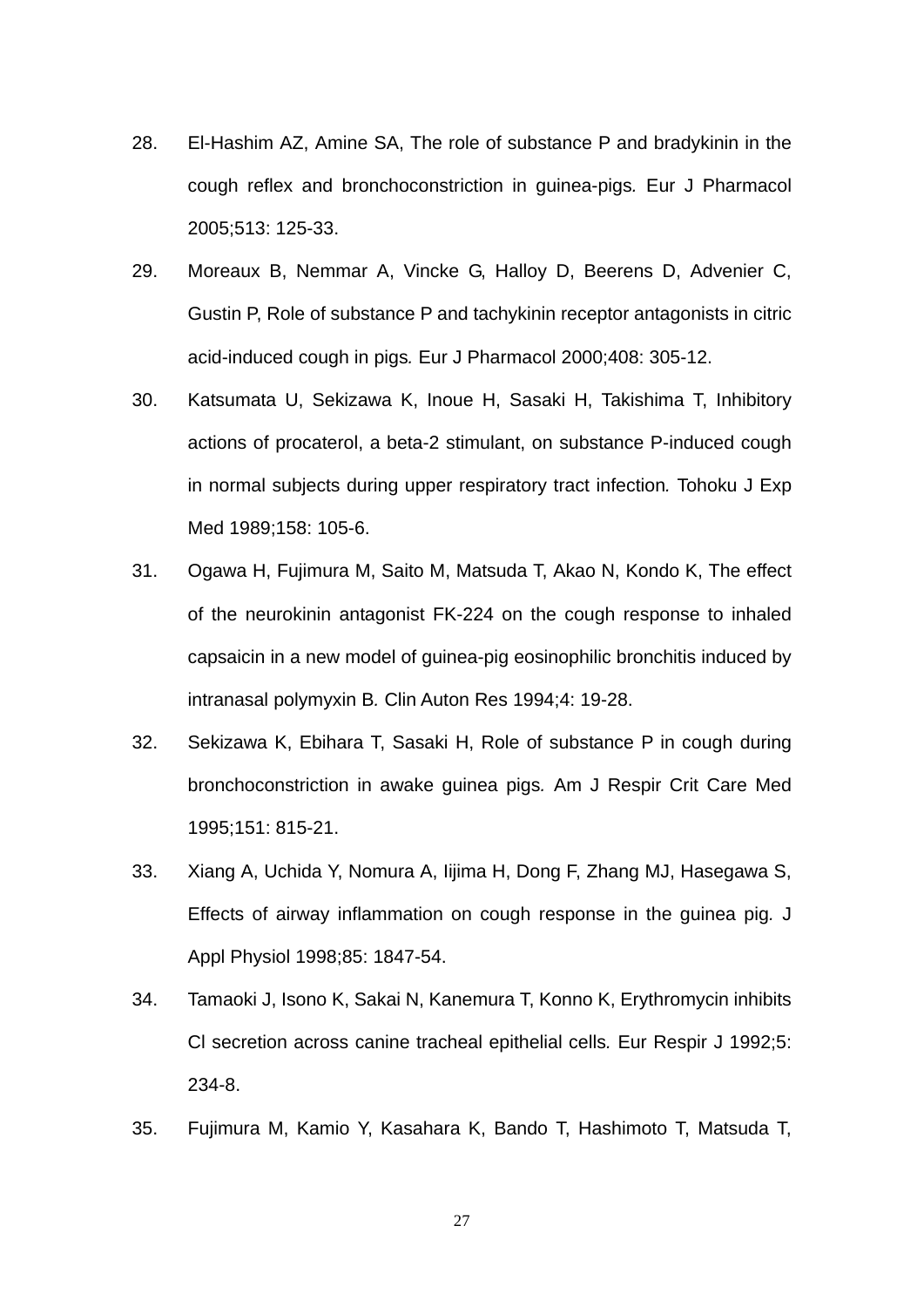Prostanoids and cough response to capsaicin in asthma and chronic bronchitis*.* Eur Respir J 1995;8: 1499-505.

- 36. Shinagawa K, Kojima M, Ichikawa K, Hiratochi M, Aoyagi S, Akahane M, Participation of thromboxane A(2) in the cough response in guinea-pigs: antitussive effect of ozagrel*.* Br J Pharmacol 2000;131: 266-70.
- 37. Jia Y, Lee LY, Role of TRPV receptors in respiratory diseases*.* Biochim Biophys Acta 2007;1772: 915-27.
- 38. Kwong K, Lee LY, PGE(2) sensitizes cultured pulmonary vagal sensory neurons to chemical and electrical stimuli*.* J Appl Physiol 2002;93: 1419-28.
- 39. McDonald DM, Mitchell RA, Gabella G, Haskell A, Neurogenic inflammation in the rat trachea. II. Identity and distribution of nerves mediating the increase in vascular permeability*.* J Neurocytol 1988;17: 605-28.
- 40. Bonham AC, Kott KS, Ravi K, Kappagoda CT, Joad JP, Substance P contributes to rapidly adapting receptor responses to pulmonary venous congestion in rabbits*.* J Physiol 1996;493 ( Pt 1): 229-38.
- 41. Hwang SW, Cho H, Kwak J, Lee SY, Kang CJ, Jung J, Cho S, Min KH, Suh YG, Kim D, Oh U, Direct activation of capsaicin receptors by products of lipoxygenases: endogenous capsaicin-like substances*.* Proc Natl Acad Sci U S A 2000;97: 6155-60.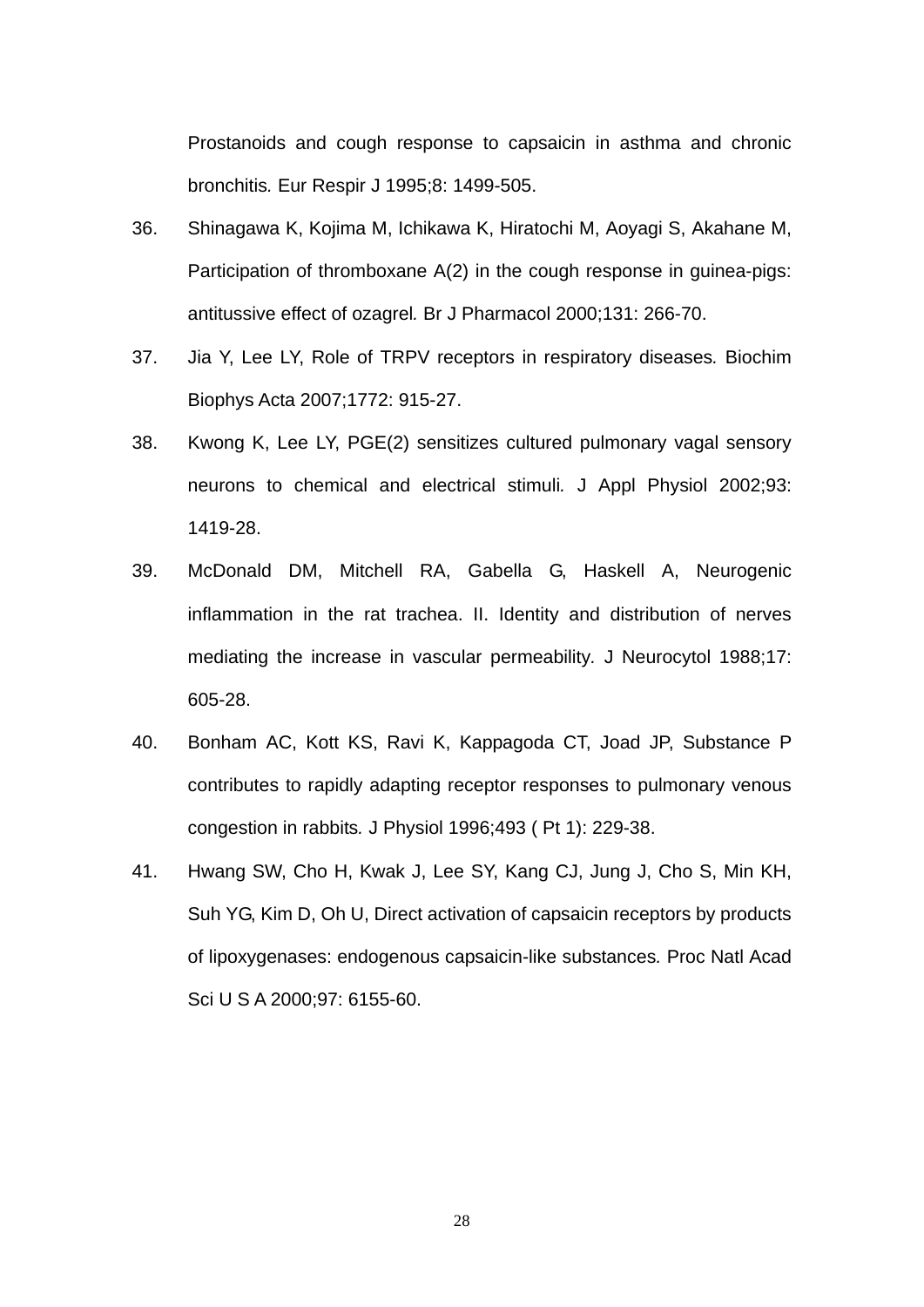|                                                                                                            | <b>Total cells</b>          | Percentage (%)      |                                                                     |               |                     |  |
|------------------------------------------------------------------------------------------------------------|-----------------------------|---------------------|---------------------------------------------------------------------|---------------|---------------------|--|
|                                                                                                            | $(x10^4)$                   | Mac                 | <b>Neu</b>                                                          | Lym           | Eos                 |  |
|                                                                                                            | cells/mL)                   |                     |                                                                     |               |                     |  |
| $\overline{A}$                                                                                             |                             |                     |                                                                     |               |                     |  |
| Negative control                                                                                           | $18.1 \pm 0.3$              | $84.6 \pm 3.9$      | $0.3 \pm 0.2$                                                       | $3.1 \pm 0.3$ | $12.1 \pm 3.9$      |  |
| Positive control                                                                                           | $112.9 \pm 1.0^{\#}$        | $27.5 \pm 2.0^{\#}$ | $6.0 \pm 0.9^{*}$                                                   | $2.7 \pm 0.7$ | $63.8 \pm 2.6^{\#}$ |  |
| EM 0.5 mg/kg                                                                                               | $80.8 \pm 0.9$ <sup>†</sup> | $31.3 \pm 3.2$      | $10.4 \pm 1.6^{\dagger}$                                            | $2.4 \pm 0.6$ | $55.8 \pm 4.2$      |  |
| EM 5 mg/kg                                                                                                 | $73.1 \pm 0.7^{\ddagger}$   | $30.8 \pm 3.2$      | $8.3 \pm 1.0$                                                       | $2.0 \pm 0.4$ | $58.8 \pm 3.7$      |  |
| EM 50 mg/kg                                                                                                | $50.6 \pm 0.8^{\ddagger}$   | $27.8 \pm 1.2$      | $6.3 \pm 1.0$                                                       | $1.7 \pm 0.3$ | $64.2 \pm 1.9$      |  |
| B                                                                                                          |                             |                     |                                                                     |               |                     |  |
| Negative control                                                                                           | $16.5 \pm 0.3$              | $89.8 \pm 2.4$      | $0.1 \pm 0.1$                                                       | $3.2 \pm 0.3$ | $7.0 \pm 2.6$       |  |
| Positive control                                                                                           | $91.5 \pm 1.5^{\#}$         | $33.8 \pm 3.7^{\#}$ | $7.2 \pm 2.1^{\#}$                                                  | $2.8 \pm 0.7$ | $56.2 \pm 3.8^{\#}$ |  |
| AZM 50 mg/kg                                                                                               | $31.1 \pm 0.5^{\ddagger}$   | $40.5 \pm 3.9$      | $6.4 \pm 1.0$                                                       | $1.9 \pm 0.6$ | $51.2 \pm 3.8$      |  |
| $\mathbf c$                                                                                                |                             |                     |                                                                     |               |                     |  |
| Negative control                                                                                           | $18.1 \pm 0.3$              | $84.3 \pm 5.0$      | $0.4 \pm 0.3$                                                       | $3.1 \pm 0.3$ | $12.3 \pm 5.0$      |  |
| Positive control                                                                                           | $67.2 \pm 0.7^{\#}$         | $27.9 \pm 2.4^{\#}$ | $3.9 \pm 0.6^{\#}$                                                  | $2.9 \pm 0.5$ | $65.2 \pm 2.5^{\#}$ |  |
| JM 50 mg/kg                                                                                                | $71.2 \pm 0.7$              |                     | $26.5 \pm 2.3$ $6.0 \pm 1.7$ $1.4 \pm 0.3^{\dagger}$ $66.5 \pm 3.0$ |               |                     |  |
| Negative control, the animals received a challenge with saline and were                                    |                             |                     |                                                                     |               |                     |  |
| intraperitoneally administered saline; Positive control, the animals received a                            |                             |                     |                                                                     |               |                     |  |
| challenge with OA and were intraperitoneally administered saline; Mac, macrophages;                        |                             |                     |                                                                     |               |                     |  |
| Neu, neutrophils; Lym, lymphocytes; Eos, eosinophils; ${}^{#}P$ < 0.01 vs. negative control;               |                             |                     |                                                                     |               |                     |  |
| $^{\dagger}P$ < 0.05, $^{\ddagger}P$ < 0.01 vs. positive control, respectively. Experiments A, B and C are |                             |                     |                                                                     |               |                     |  |

**Table 1 Effects of EM (A), AZM (B) and JM (C) on cellular accumulation in BALF 48 h after challenge with an antigen in actively sensitized guinea pigs.**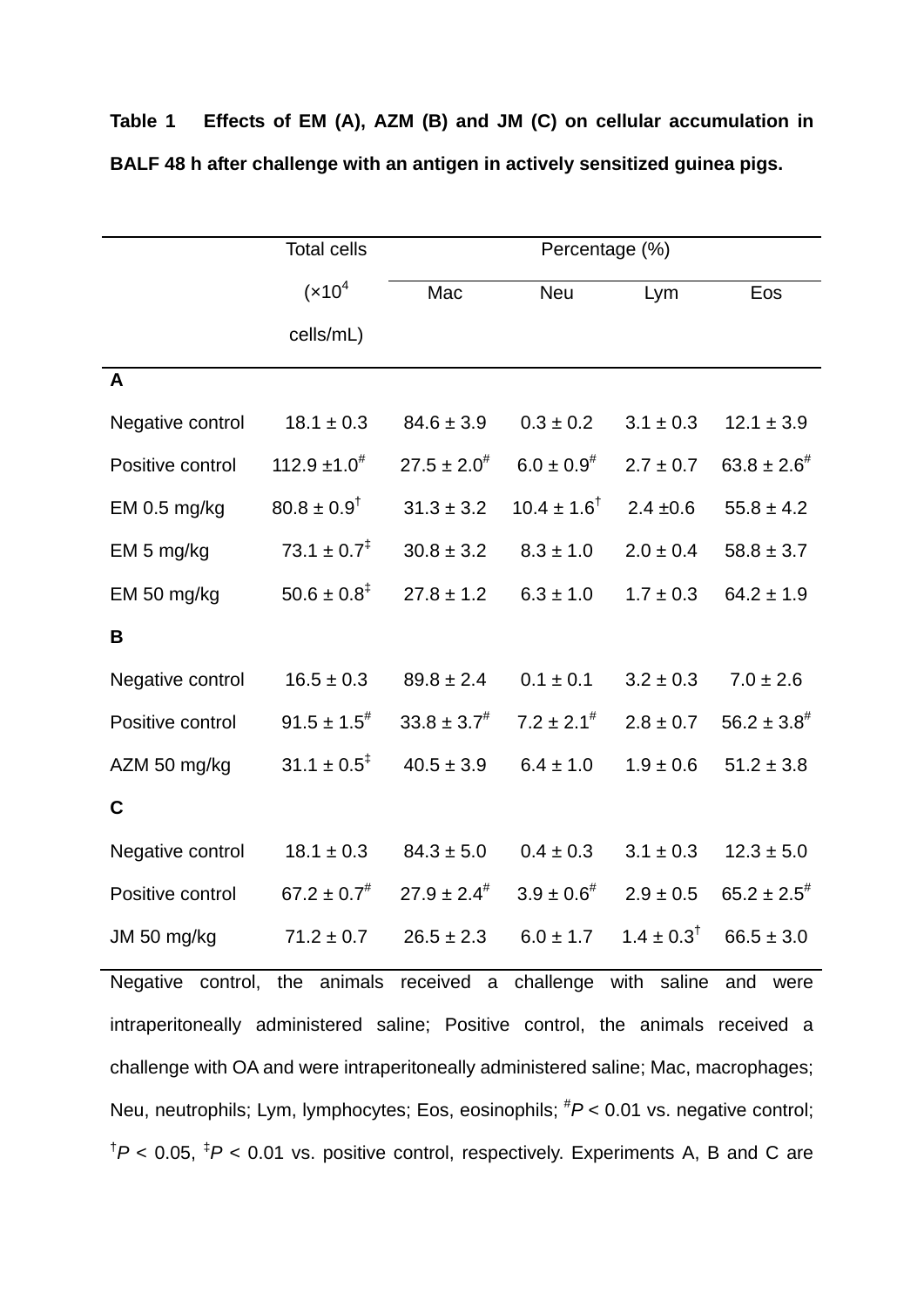independent experiments, respectively.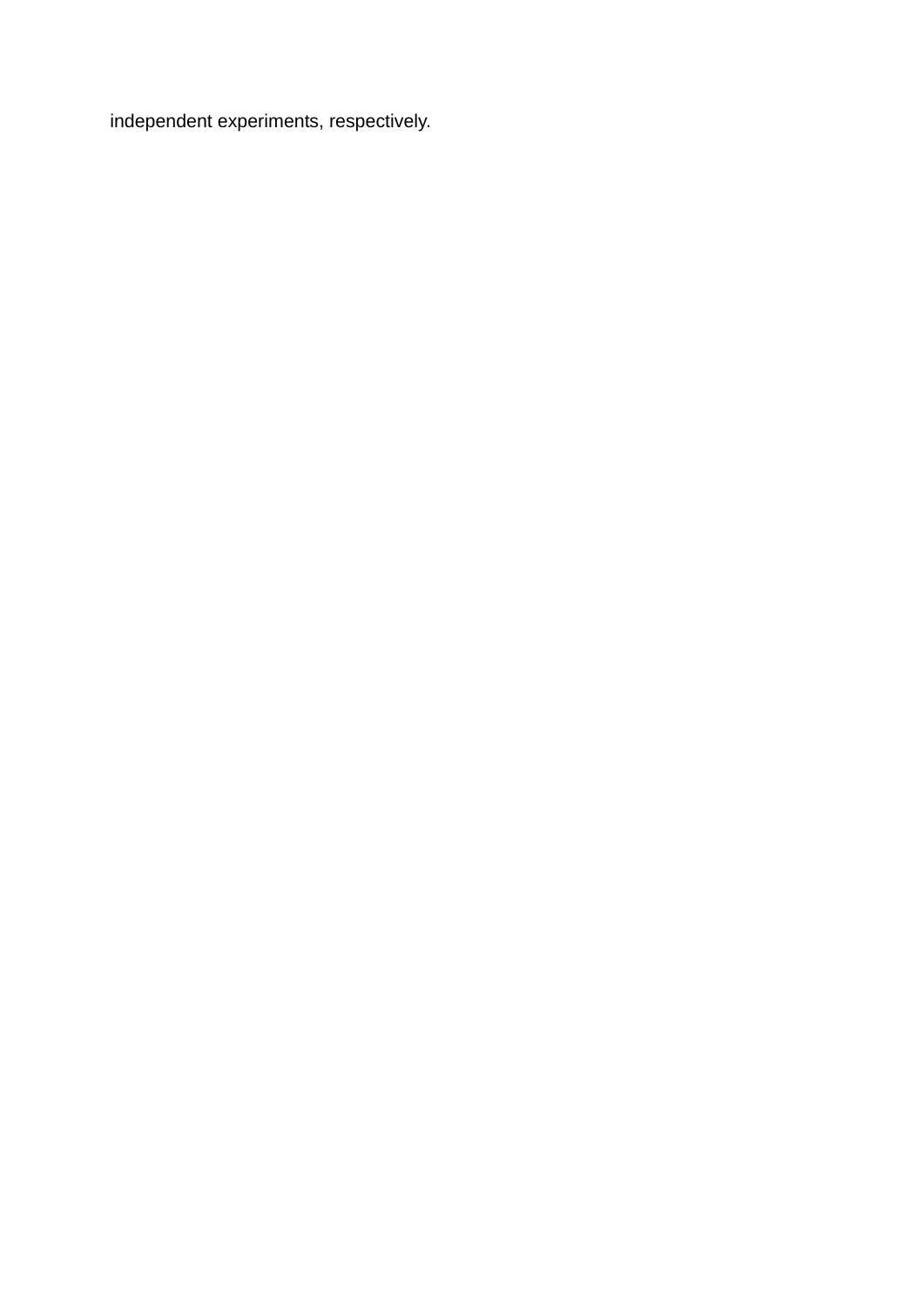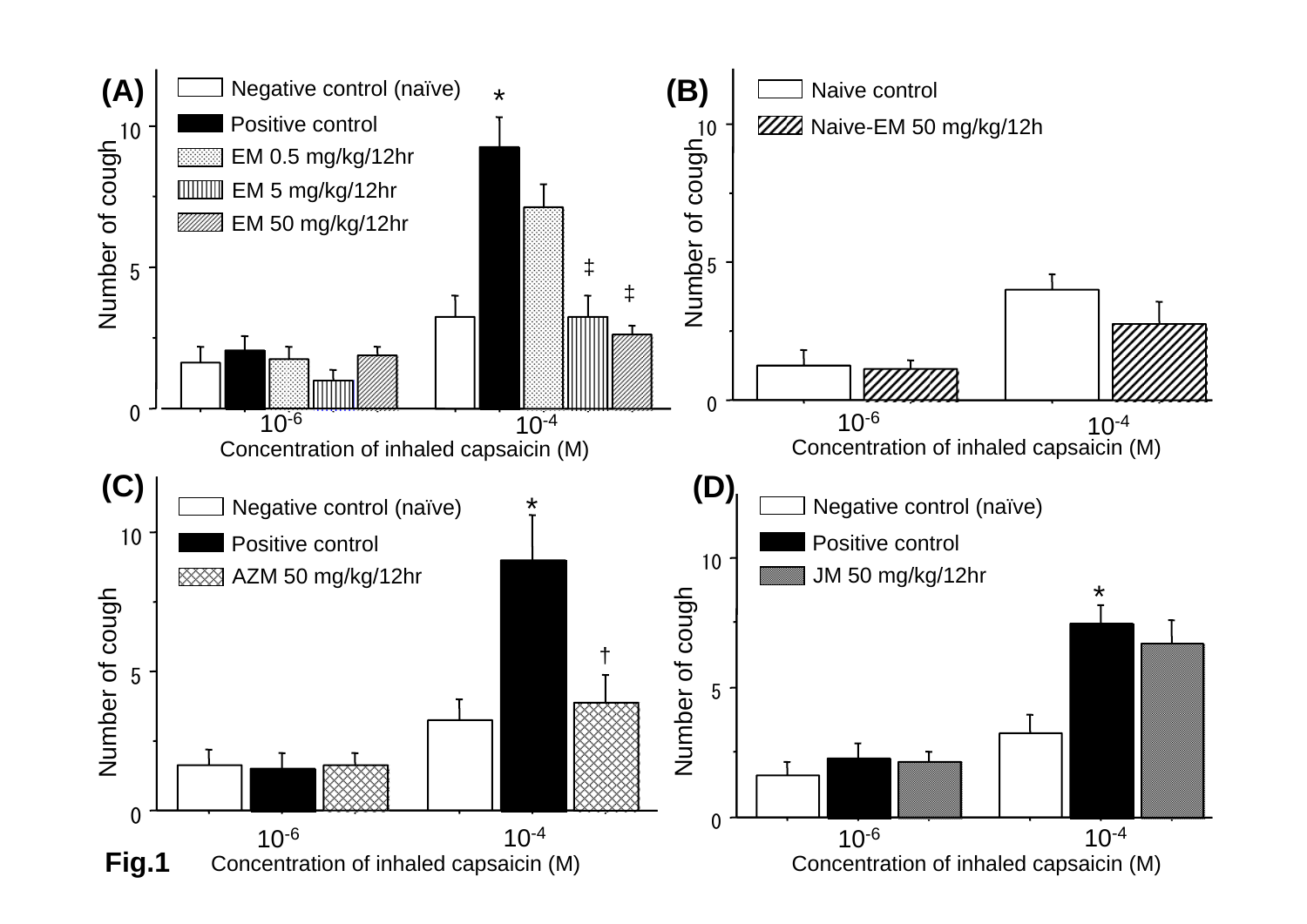

**Fig.2**